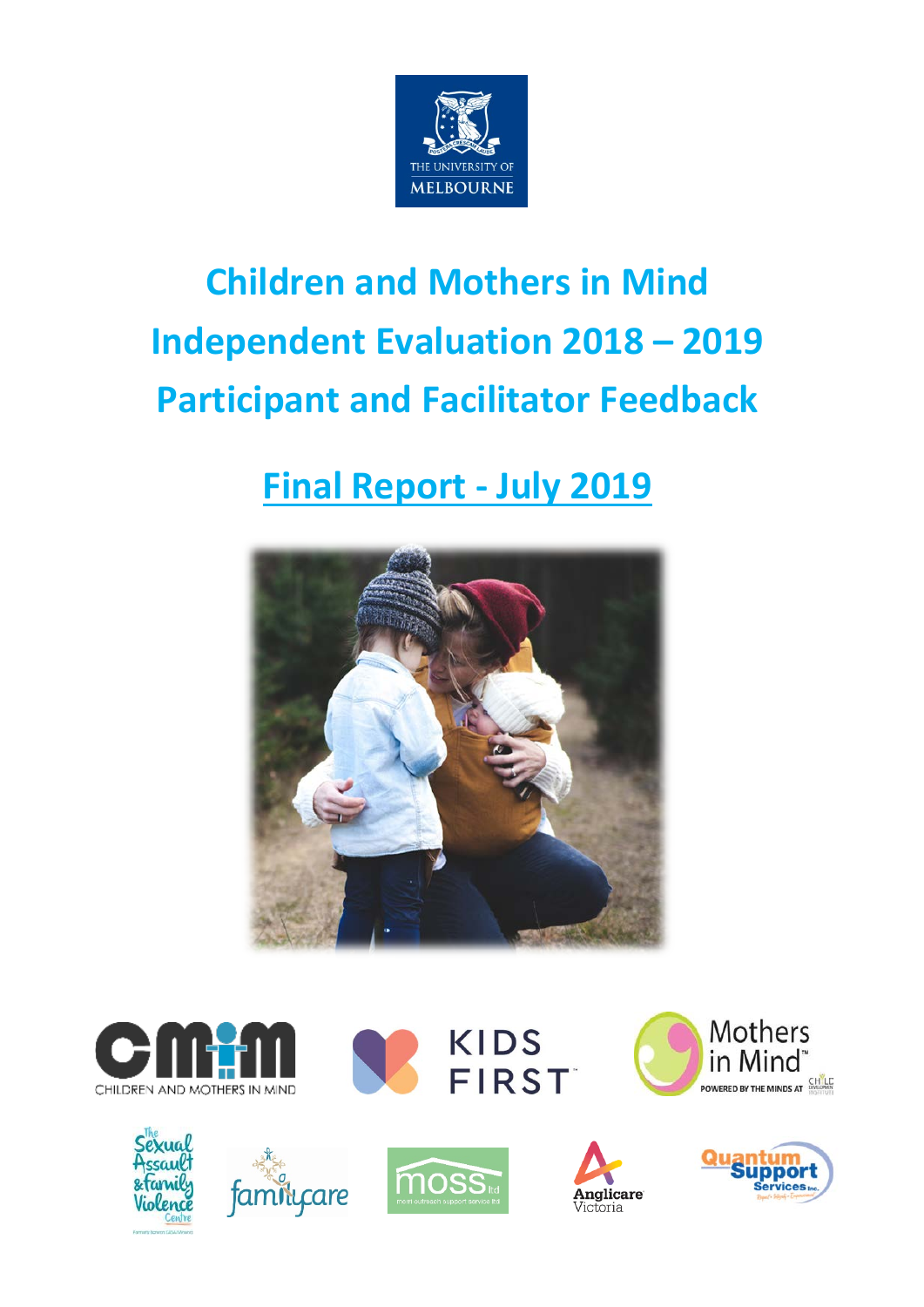# **Acknowledgements**

The *Children and Mothers in Mind* Evaluation Interim Report has been prepared by members of the research team at the University of Melbourne. The authors of this report were Margaret Kertesz, Ashrita Ramamurthy, Larissa Fogden and Cathy Humphreys.

The research team would like to thank staff at Kids First, Merri Outreach Support Service, the Sexual Assault & Family Violence Centre, Anglicare Victoria, Quantum Support Services and FamilyCare for their assistance and participation in meetings and consultations.

Above all, acknowledgements and thanks go to the program participants, facilitators and managers, who have given their time to be involved in this evaluation.

Cover image from Kids First Powerpoint template.

# **Research Team**

Professor Cathy Humphreys Dr Margaret Kertesz Shalinta Sigdel Larissa Fogden Ashrita Ramamurthy Department of Social Work, University of Melbourne

# **For further information**

Dr Margaret Kertesz and Professor Cathy Humphreys Department of Social Work at the University of Melbourne **E** [mkertesz@unimelb.edu.au](mailto:mkertesz@unimelb.edu.au) **E** [cathy.humphreys@unimelb.edu.au](mailto:cathy.humphreys@unimelb.edu.au)

Suggested citation

Kertesz, M. Ramamurthy, A., Fogden, L. and Humphreys, C. (2019) *Children and Mothers in Mind Independent Evaluation 2018-19 Participant and Facilitator Feedback: Final Report*. Melbourne: University of Melbourne.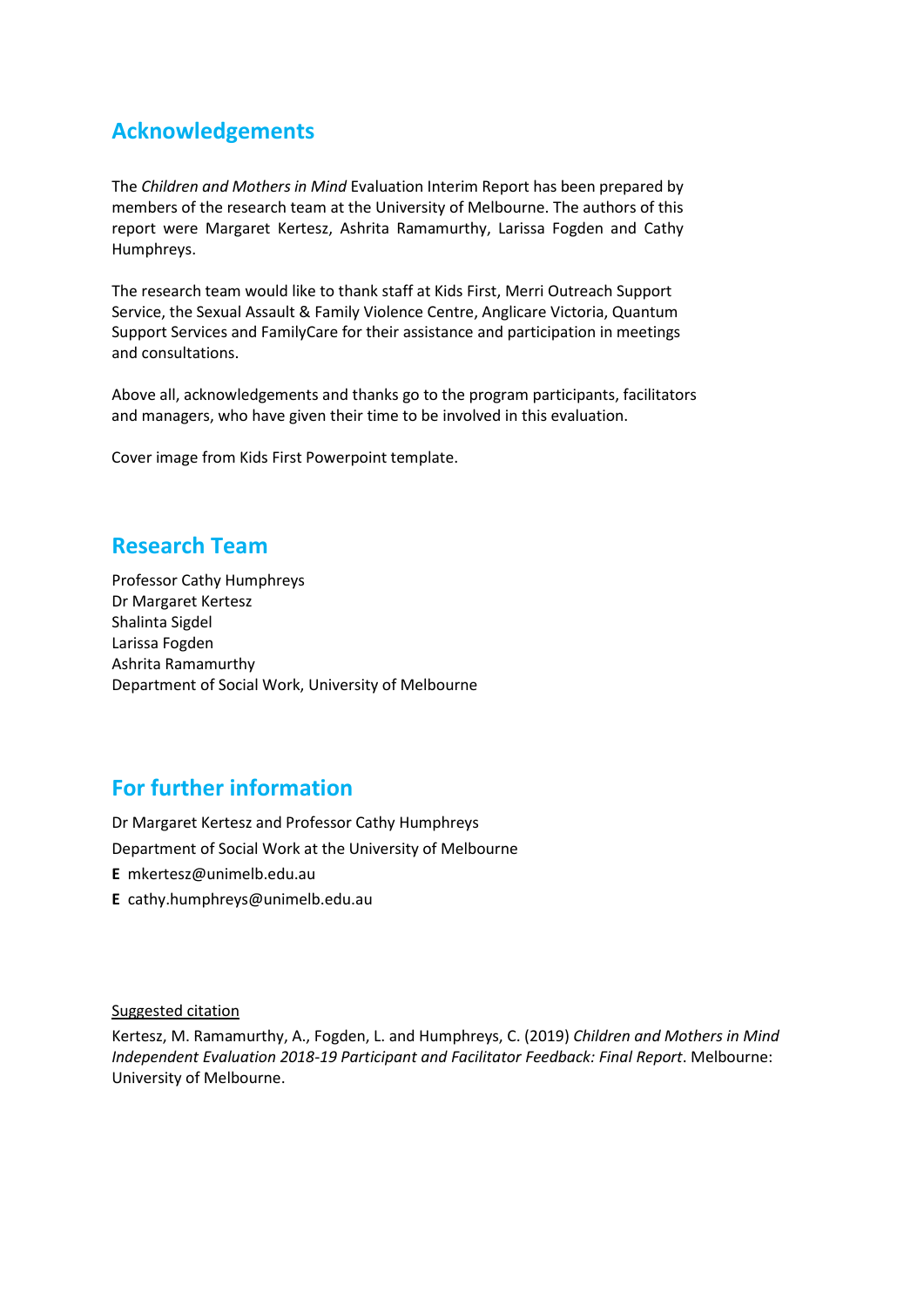# **Table of Contents**

| <b>Executive Summary</b> |     |                                                              |                         |  |
|--------------------------|-----|--------------------------------------------------------------|-------------------------|--|
| 1                        |     | <b>Background to the Research</b>                            | $\overline{\mathbf{z}}$ |  |
|                          | 1.1 | Children and Mothers in Mind                                 | $\overline{z}$          |  |
|                          | 1.2 | The University of Melbourne evaluation                       | 8                       |  |
| $\mathbf{2}$             |     | CMIM participation, referrals and the service system context | 9                       |  |
|                          | 2.1 | <b>CMIM Participation</b>                                    | 9                       |  |
|                          | 2.2 | Barriers to participation                                    | 10                      |  |
|                          | 2.3 | <b>Referral Sources</b>                                      | 12                      |  |
|                          | 2.4 | Working with other services                                  | 13                      |  |
| 3                        |     | <b>CMIM Program Components</b>                               | 14                      |  |
|                          | 3.1 | Assessment                                                   | 14                      |  |
|                          | 3.2 | Connections                                                  | 14                      |  |
|                          | 3.3 | <b>Mothers in Mind</b>                                       | 15                      |  |
|                          | 3.4 | One-to-one support                                           | 15                      |  |
| 4                        |     | <b>Program content and effectiveness</b>                     | 17                      |  |
|                          | 4.1 | Increased understanding of DFV and its impact on children    | 18                      |  |
|                          | 4.2 | Improved mother-child relationship                           | 18                      |  |
|                          | 4.3 | Increased confidence in parenting                            | 19                      |  |
|                          | 4.4 | Self-care and Stress Management Skills                       | 20                      |  |
| 5                        | 21  |                                                              |                         |  |
|                          | 5.1 | Peer Support                                                 | 21                      |  |
|                          | 5.2 | <b>Social Connectedness</b>                                  | 22                      |  |
| 6                        |     | Women's experience of the program                            | 26                      |  |
| 7                        |     | Children's experience of the program                         | 28                      |  |
| 8                        |     | <b>Staffing Issues</b>                                       | 29                      |  |
|                          | 8.1 | Recruitment and retention of staff                           | 29                      |  |
|                          | 8.2 | Staff training and support                                   | 29                      |  |
| 9                        |     | Interagency collaboration and communication                  | 31                      |  |
|                          |     | <b>References</b>                                            | 33                      |  |
|                          |     | <b>Appendix A</b>                                            | 34                      |  |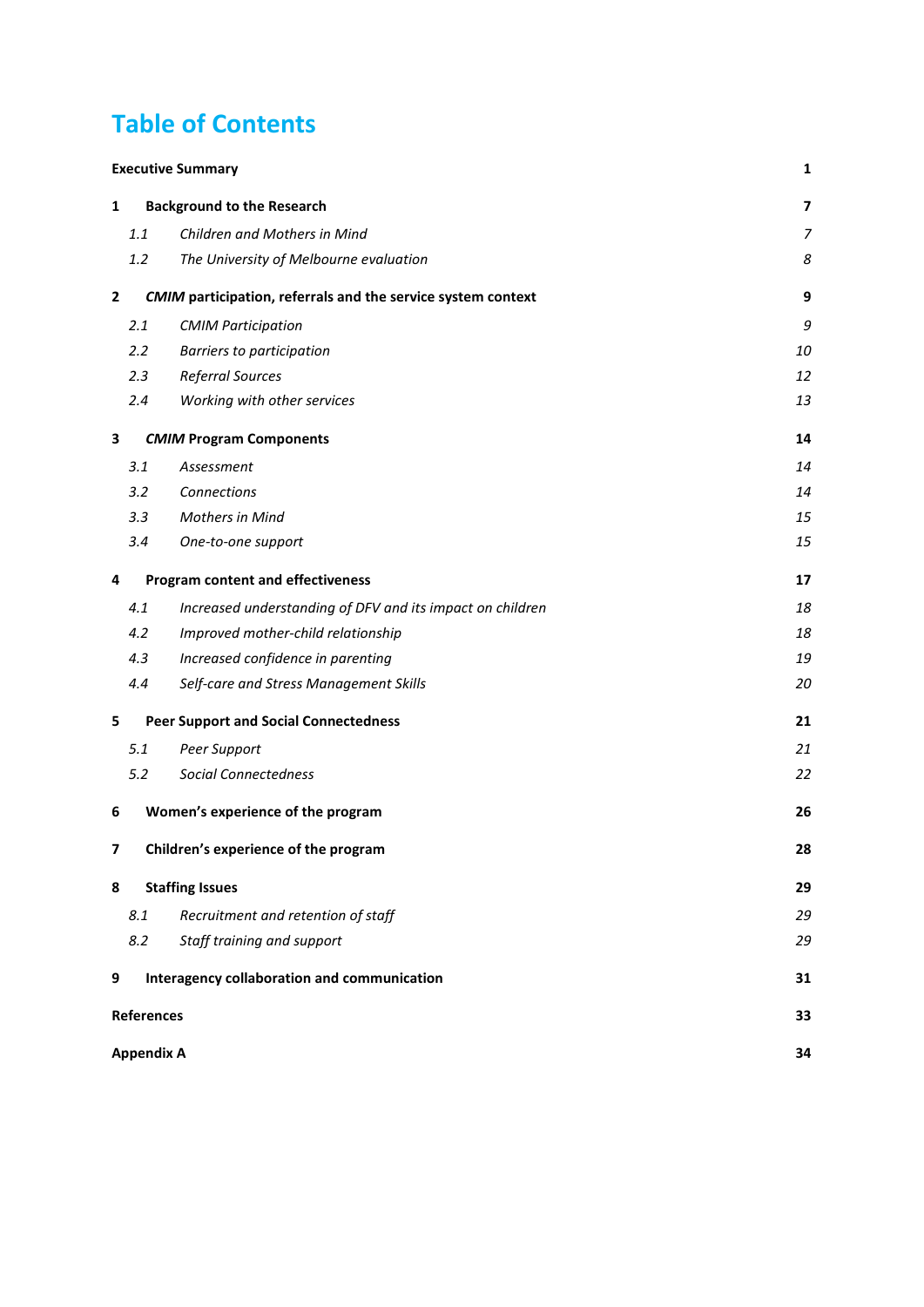# **Table of Figures**

| Table 1: CMIM regions and participants in the evaluation research                   | q  |
|-------------------------------------------------------------------------------------|----|
| Table 2: CMIM Participation Numbers                                                 | 10 |
| Table 3: Referral Sources                                                           | 12 |
| Table 4: Participant views on program effectiveness                                 | 17 |
| Table 5: Appendix A. CMIM programs and evaluation activities covered by this report | 34 |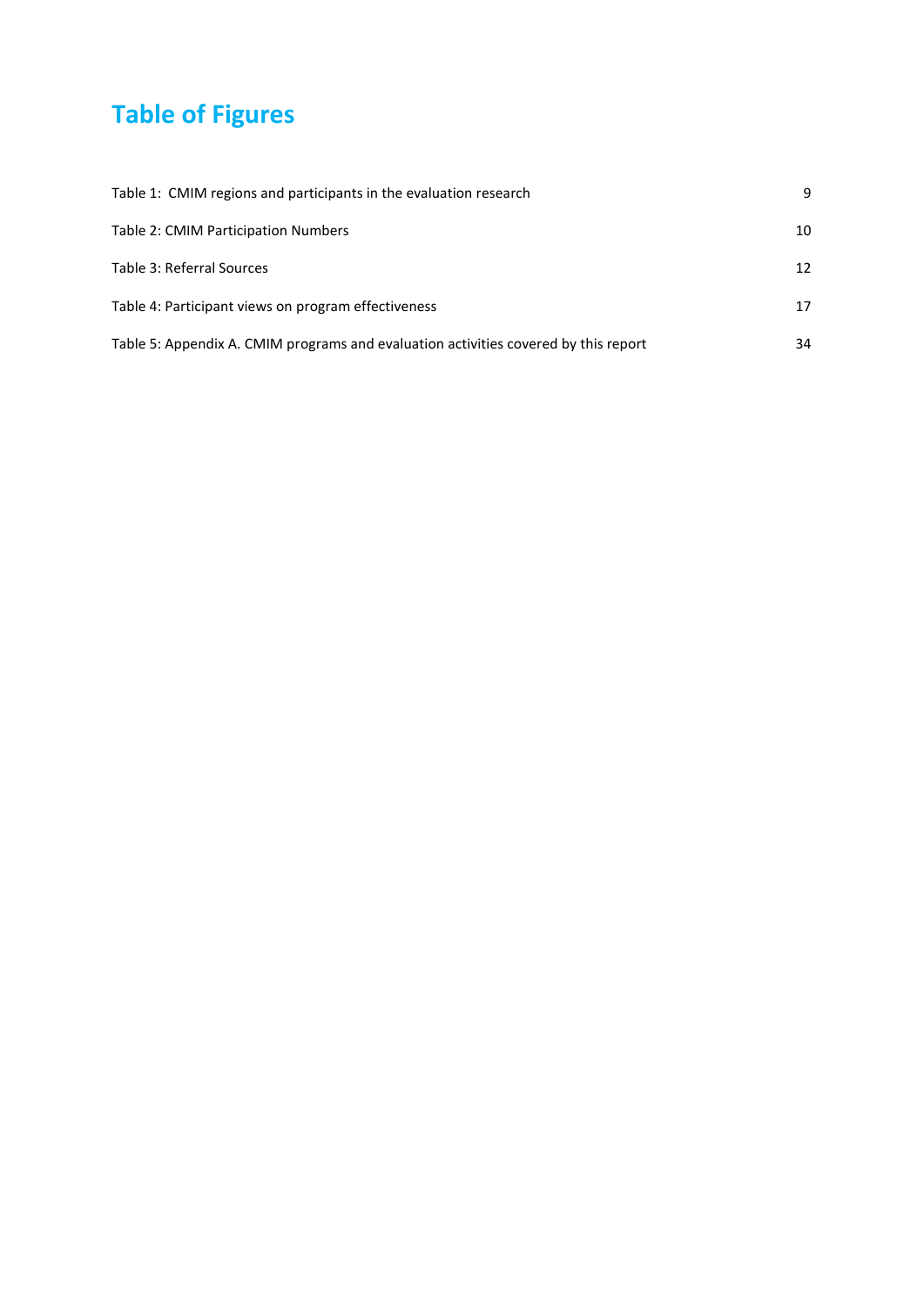# <span id="page-4-0"></span>**Executive Summary**

## **Background**

Kids First, formerly the Children's Protection Society, provides support services to vulnerable families and children living in the North East Melbourne metropolitan area, and experiencing complex issues such as sexual abuse, child neglect, family violence, homelessness, poverty, mental health, drug and alcohol issues and the consequent trauma experienced.

From mid-2017 to mid-2019, Kids First piloted *Children and Mothers in Mind* (*CMIM*), in collaboration with Merri Outreach Support Service, the Sexual Assault & Family Violence Centre in Barwon, Anglicare Victoria and Quantum Support Services in Gippsland and FamilyCare in Shepparton.

*Children and Mothers in Mind* is an Australian first program designed specifically for mothers and children under four years, who have had hurtful experiences such as family violence, childhood abuse or sexual assault. It incorporates:

- the *Connections* psycho-educational program for mothers and children experiencing violence in relationships, developed by Mothercraft in Canada;
- the *Mothers in Mind (MIM)* playgroup-based program, developed by Dr Angelique Jenney (University of Calgary, Canada) and the Child Development Institute; and
- one-to-one support, through counselling, case support and referral, and brokerage.

### **Evaluation aims**

The *CMIM* evaluation aimed to:

- 1. evaluate the extent to which the *CMIM* intervention changes mothers' understanding about the impact of domestic and family violence (DFV) on attachment and parenting, and reduces emotional dysregulation and stress;
- 2. assess the effectiveness of the *CMIM* program in improving mother-child relationships; and
- 3. identify how well the *CMIM* program fits within the Victorian service delivery system and how it should be adapted for this.

### **Methodology**

The evaluation was designed to provider deep and detailed information about the program to supplement data collected by:

- the DHHS evaluation of the Family Violence demonstration projects;
- the evaluation activities led by Dr Angelique Jenney (psychometric measures, demographic data).

The evaluation focussed on post-program interviews with 46 mothers who had completed the program and who volunteered to be interviewed. Thirteen of these women were interviewed a second time 6 months after the first interview. Facilitators from all *CMIM* locations and Kids First managers were also interviewed (13 facilitators and 4 child workers). In addition, participation and referral data were collected.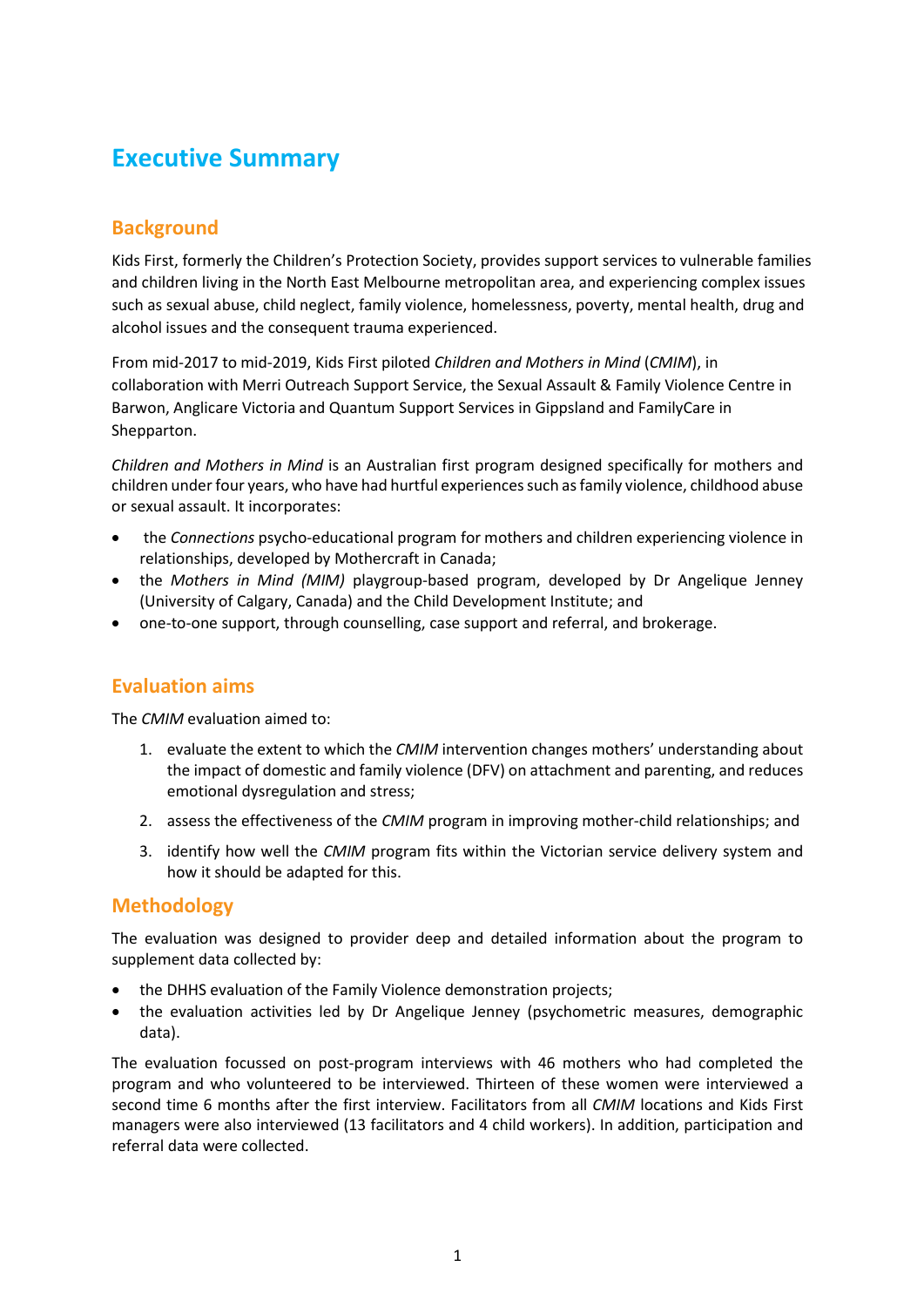### **Participation**

Across all program sites, 35 cycles of the *CMIM* program were implemented between August 2017 and June 2019, and 490 women and children received a service. While the average number of participants in the groups were six women and eight children, group numbers ranged from four to nine women and four to fourteen children in any one group.

Consideration should be given to a staff-participant ratio which enables therapeutic work to be carried out – the *MIM* session manual recommends 1 staff member for 2 mothers – both for adults and for staff managing the children's group.

Across all programs, there was an average drop-out rate of 25% over the course of each program cycle. Unavoidable commitments, such as court appearances or illnesses kept families away, but for those families who completed the program, many made great efforts to attend group session, despite major adversity and crises in their life circumstances.

#### **The service system context**

Recruitment has been most successful from within the organisations offering the *CMIM* program and from the family violence, family services and maternal and child health sectors, where workers were aware of the importance of mother-child work in DFV contexts. *CMIM* was thus well situated within organisational contexts offering family support and family violence services. Referrals were low from child protection, although the source of support for women referring themselves is unknown.

Some problems were experienced with a number of unsuitable referrals in some areas, a predictable issue in the early stages of a new program, as professionals familiarise themselves with the details of the program. Similarly, some early guidance gaps in relation to the assessment process and paperwork for evaluation purposes was addressed during the pilot.

Apart from challenges in relation to information sharing with DFV services which will hopefully improve with time, there were no unmanageable issues raised about collaborating with other services on behalf of *CMIM* clients, while facilitators were clear on their role and its limits.

#### **Impact of the program on participants**

Individual experience of the program varied between mothers, but the following elements were seen as highlights by participants:

• Help to better understand how the experience of DFV can affect children, and how hurtful experiences can impact parenting and relationships. This understanding allowed mothers to better understand and respond to their children's behaviours.

*To look after yourself as a mum and to look after yourself as an individual. To know that you're doing a good enough job. [participant]*

- Peer engagement with women who had similar experiences made mothers feel better understood and validated their experiences.
- The facilitator participant relationship was a critical agent of change. The development for almost all women of a trusting relationship, emotional support and positive reinforcement, was an important factor for women to build their confidence and to feel safe enough to engage with sometimes difficult program content.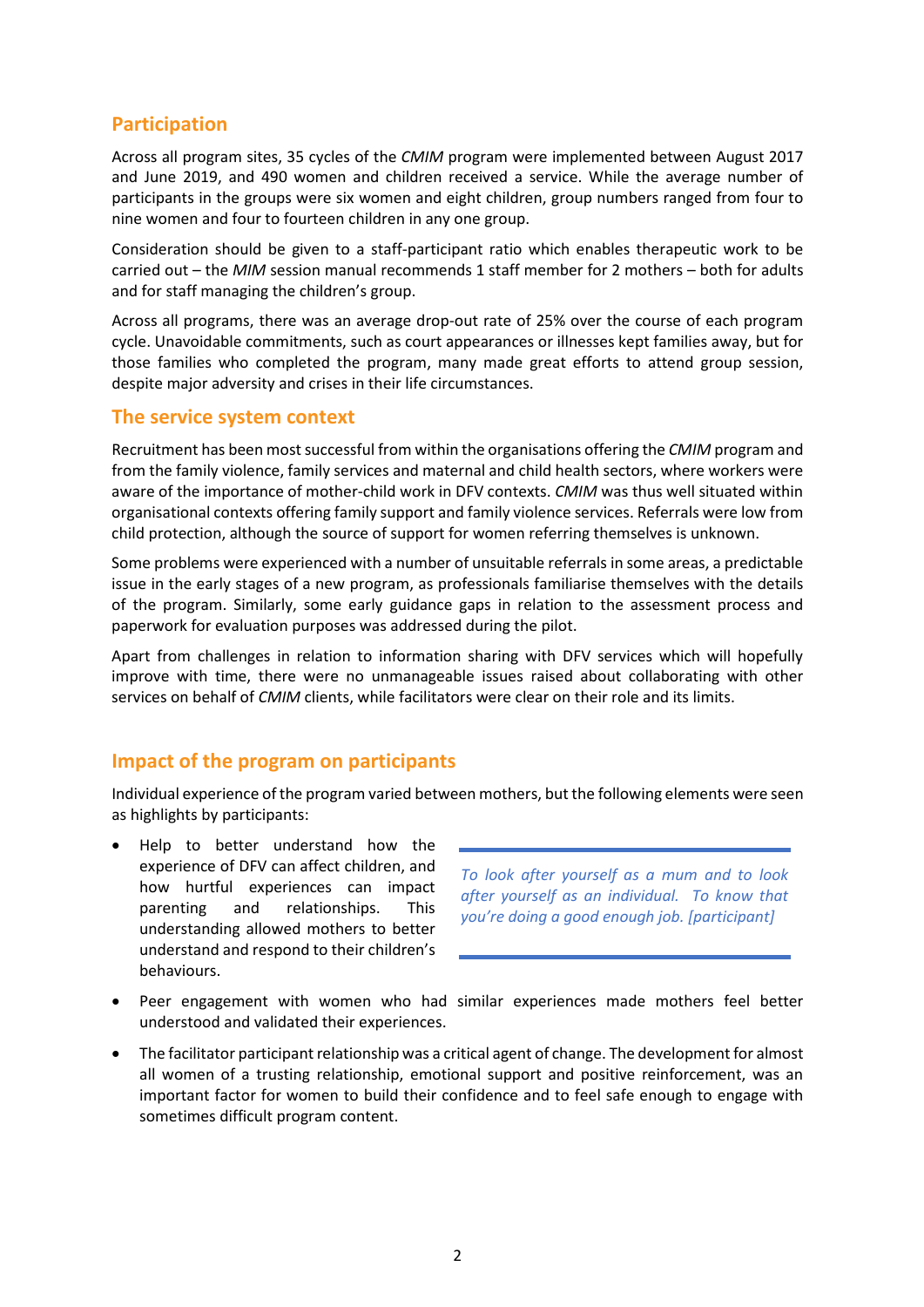• The self-care component of each session and the take-home quotations were valued highly by mothers. Women reported re-learning the importance of small self-care actions in boosting their self-confidence, which in turn improved parenting confidence.

*Confidence, my confidence has grown. This group helped me a lot – emotionally, physically, financially. It brought a little bit of my essence back which linked in with confidence which helped me a lot. Instead of being so hurt or fragile it gave me a little bit of a lesser term, a little bit more fire in your belly that no this is not okay, this is not a right, no this is not my fault [participant]* 

- *CMIM* was seen by some mothers as a catalyst for further change in their lives, a step in the right direction.
- Mothers interviewed six months after completing the program reported that the positive impacts of participating in *CMIM* continued to be felt.

Facilitators provided the following examples of the impact of the *CMIM* program on participating families.

- Seeing mums begin to put their children's needs before their own;
- Seeing a child returning to Mum as the secure base;
- Mothers' increasing availability to their children over the duration of the program, in terms of being present and responsive to the children's cues;
- A mother who moved from bearing an overwhelming burden guilt and shock at the beginning of the program, to a state of greatly reduced anxiety and fear. Her child's behaviour reflected the mother's improving mental state.

*They see their child differently, that their child isn't naughty, or that their child is wonderful and beautiful and has so many strengths, and has just had some challenges. [facilitator]*

Seeing the moments of delight and connection between mothers and their children.

The highly positive feedback from participants and staff alike reinforces, and adds depth to, the significant changes reported by Wall and Lawrence (2019) on a range of measures. It is clear that participants have gained value from all the areas discussed above – an understanding of DFV and its impacts, improved mother-child relationships, parenting confidence, and self-care. Interviewees were able to cite examples of their change in understanding and how they interact differently with their children as a result of the program.

The client group was diverse, including families from culturally diverse backgrounds, whose English was imperfect, and women with low literacy levels. Staff needed to adapt program materials and activities to suit individual needs.

The *MIM* component of *CMIM* was valued by mothers for what they learned about DFV and its impact on themselves, their children and the mother-child relationship. Women valued the chance to have time away from their children, a benefit in itself, as well as providing the opportunity to talk about difficult issues without young children being present.

While children took longer to settle, and some struggled with the separation from their mothers, most got to a stage where they enjoyed the child only space and developed in confidence. The child worker role was significant in creating a safe place for traumatised children to play and representing the children's voice and needs in the professional team.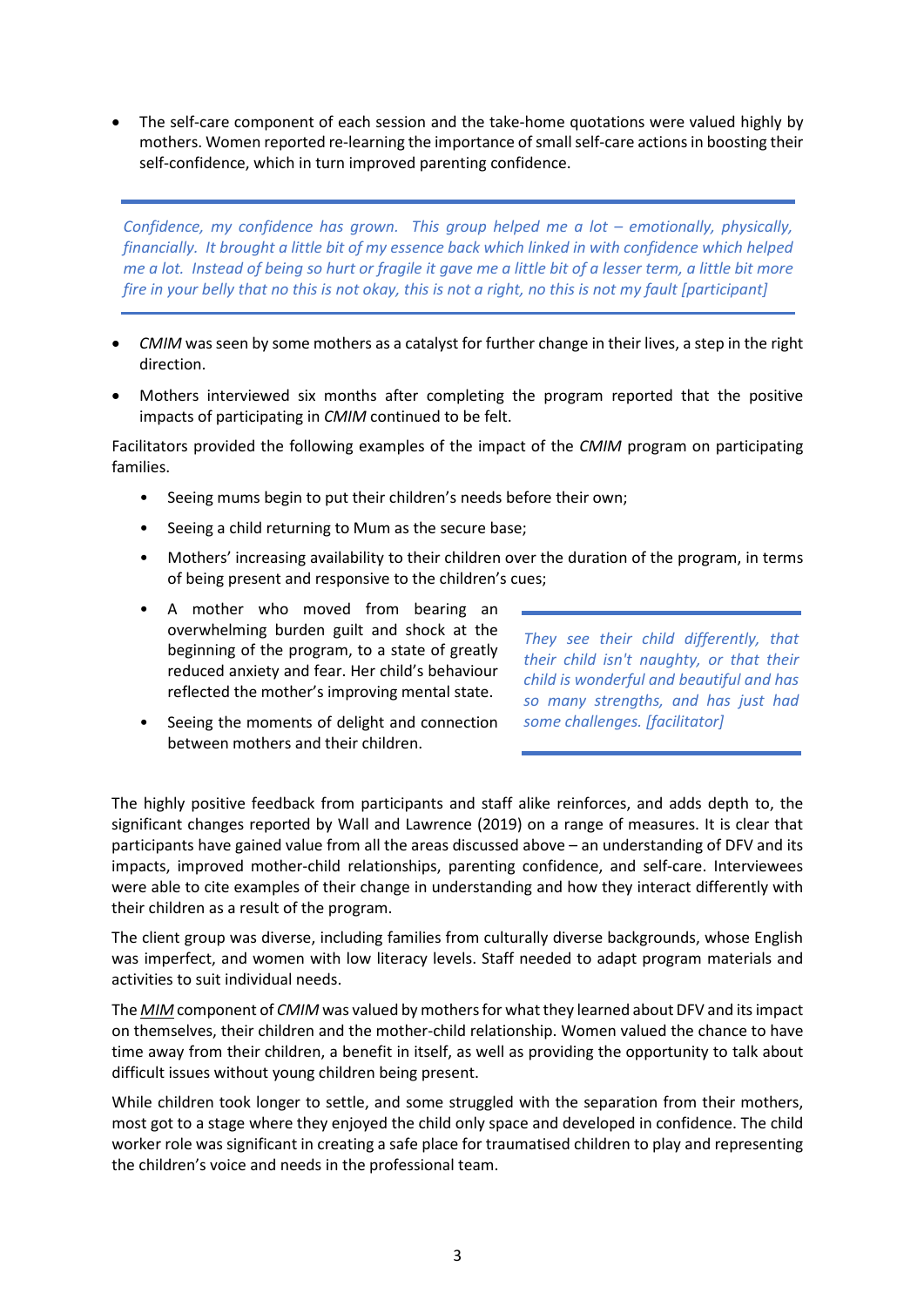The *MIM* playgroup boosted mothers' confidence in their parenting and ability to put boundaries in place for children's behaviour. They noted a positive change in their relationship with their children after participation in *MIM*, and attributed this to being better able to understand their children's behaviour and respond appropriately. With the increased understanding of their children gained during *MIM*, mothers were able to consolidate learning and enjoy engaging with the children.

The one-to-one work aided the development of an individual trusting relationship with a *CMIM* professional and this enabled greater emotional support. Including counselling, case support, and

*When I met with one of the case workers on my own, I remember getting very emotional, because I was able to talk to her openly and not worry about triggering anybody else, even though it triggered myself, it didn't trigger anybody else. [participant]*

referral and brokerage, one-to-one work also made a significant positive contribution to women's engagement, their understanding of the content and their ability to apply this learning to their own situations and to their parenting. Facilitators employed creativity in customising *CMIM* to suit the circumstances of individual mothers and their children.

*CMIM* staff reported that the strength of the program lies in the flexible delivery of all the elements listed above. The length of the program, in allowing time for trusting relationships to be built, was seen as crucial. Facilitators pointed to the predictability and routine of group sessions, and the sense of safety which was nurtured in the group space as central to program effectiveness.

**The trauma-informed, therapeutic focus of** *CMIM***, which creates a space where mothers are seen as good parents and good people, is a highly effective feature of** *CMIM* **which distinguishes it from many other services. The program has the potential to provide further assistance for families who require some support but are not able to commit to a group program for the full 22 weeks, through the development of a range of alternative service pathways. These could include supported referrals, brief intervention, interim support until a** *CMIM* **program is available and suitable, or the separate provision of** *Connections* **and** *MIM* **programs.**

### **Peer Support and Social Connectedness**

Discussions with mothers about their support networks at the end of the program showed a picture that varied considerably between individuals. Unfortunately, pre-program data was not available to evaluate change. Outside *CMIM*, some families were extremely isolated, while some were receiving support from numerous services. Some mothers received a lot of positive support

from their families and multiple friends, whilst others have had to move away from their support networks and were no longer in contact with them. Three case studies have been included in section 5 of the report to illustrate these differences.

*They talked openly and supported each other – where a mum couldn't see strength in their own ability, the other mums could give examples, support each other . . . [facilitator]*

The *CMIM* program promoted healthy social connectedness within the group environment. It also assisted women to connect with the formal services they needed, and to community activities and organisations. However, as the case studies show, a number of factors are in play here. The program does not have the scope to assist women to heal fractured relationships with family and friends, and DFV survivors become ready to trust and develop new relationships at their own individual pace. This is an area, however, where many families are vulnerable, and it is important that trauma-informed services improve their approach to this problem.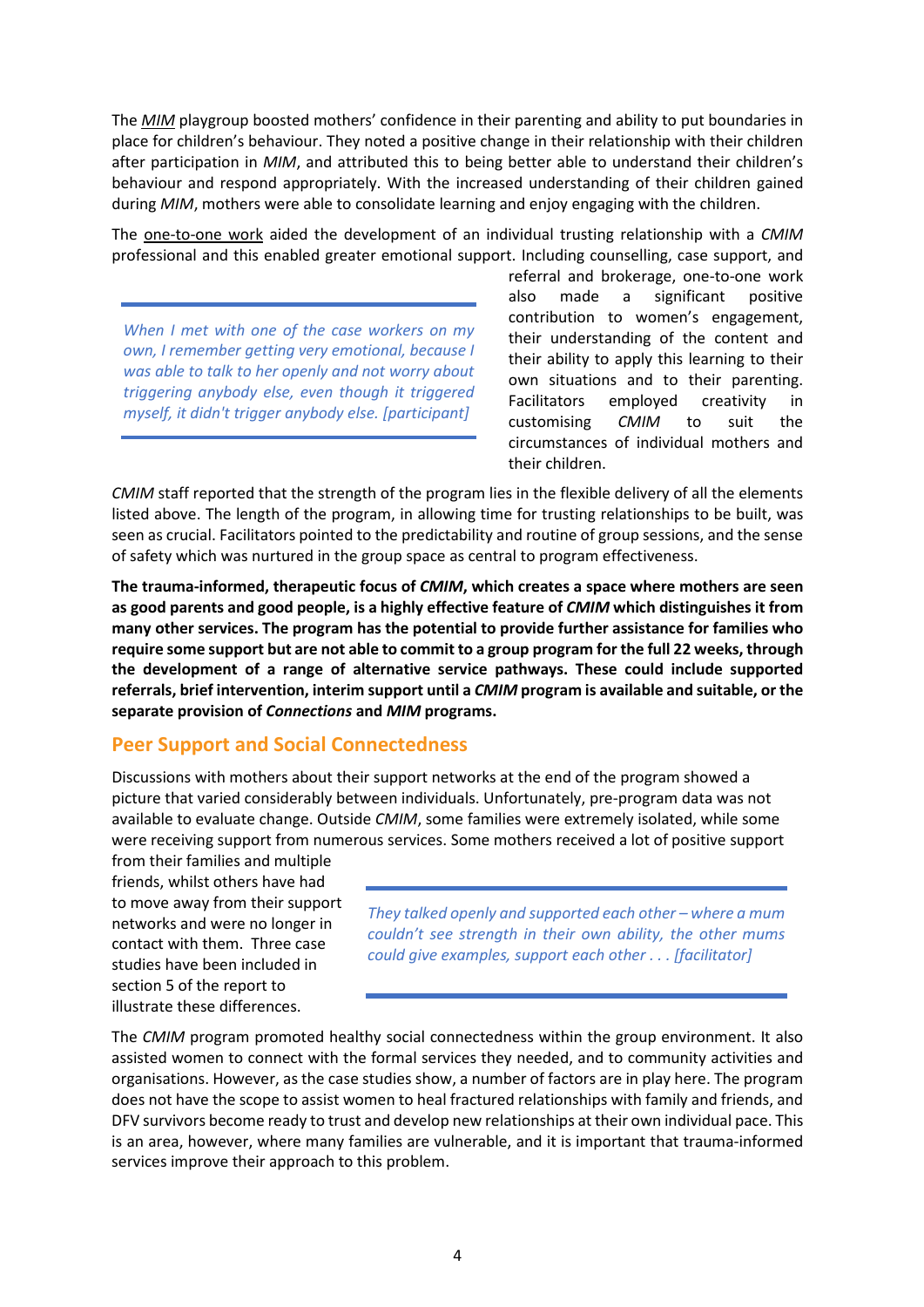*I felt very supported after the group. Personally, I felt that I was okay. I felt that I'd reached a stage where at the time I felt like I was getting back on track. [participant]*

#### **Organisational issues – operations, communication and collaboration**

One of the strengths of *CMIM* is its widespread program delivery, across organisations and geographic locations. Interagency collaboration is always a challenge, and especially so in the early implementation stages of a new program. The challenges faced by Kids First and the collaborating organisations, and by their staff were typical of those affecting pilot projects in the early stages of implementation. These challenges included difficulties in recruiting suitably qualified and experienced staff, some destabilising staff turnover, some lack of understanding and support of *CMIM* on the part of organisational hierarchies, practical issues stemming from staff based in different agencies and therefore different buildings co-facilitating the program, and some gaps in communication and arrangements to maintain good communication and collaboration between collaborating agencies.

*CMIM* management was aware of the issues raised and endeavouring to resolve them through filling key management roles. In any collaboration, regular interagency meetings at management level are crucial to iron out collaboration and communication issues, and need to be prioritised. It is anticipated that future implementations of this model will take the structural and administrative issues raised into account.

Under the leadership of Kids First, the *CMIM* organisations provided a range of opportunities for reflective practice, supervision and professional development. These developed over time as the implementation of the pilot progressed. The presence of a skilled team leader or senior practitioner experienced in collaboration in therapeutic group work situations is important to assist facilitator partnerships to function smoothly, manage tensions and provide support and containment*.*

*You're constantly feeling scared. It can feel very lonely, and it just seems like this is your life forever, and then when you join the group you realize that no, I don't have to feel scared every day. I'm not the only person going through this, and there is light at the end of the tunnel. It definitely helped put those things into perspective for me. [participant]*

#### **Concluding Comments**

**The strong evidence base of the** *Connections* **and** *MIM* **components of the** *CMIM* **program have led to an intervention that is valued highly by participants (mothers and children) and staff alike. The creation of a safe space for both mothers and children, and the nurturing of a trusting and therapeutic relationship with facilitators in addition to peer support are significant. In interviews immediately after the program, and 3-6 months later, mothers reported an increased understanding of the impact of violence on their children and gave examples of how they were more responsive to their children, and enjoyed spending time with them.** 

**What makes the group program work especially well, are the wrap-around components, including the one-to-one support, casework and referral, the brokerage to get families to group and connect them to community, and the flexibility and creativity with which facilitators have used these components to provide a service suited to each family's individual situation.** 

**The issues raised in this report relating to operations, communication and collaboration were developmental issues normal to a program operating in a pilot implementation phase. It is**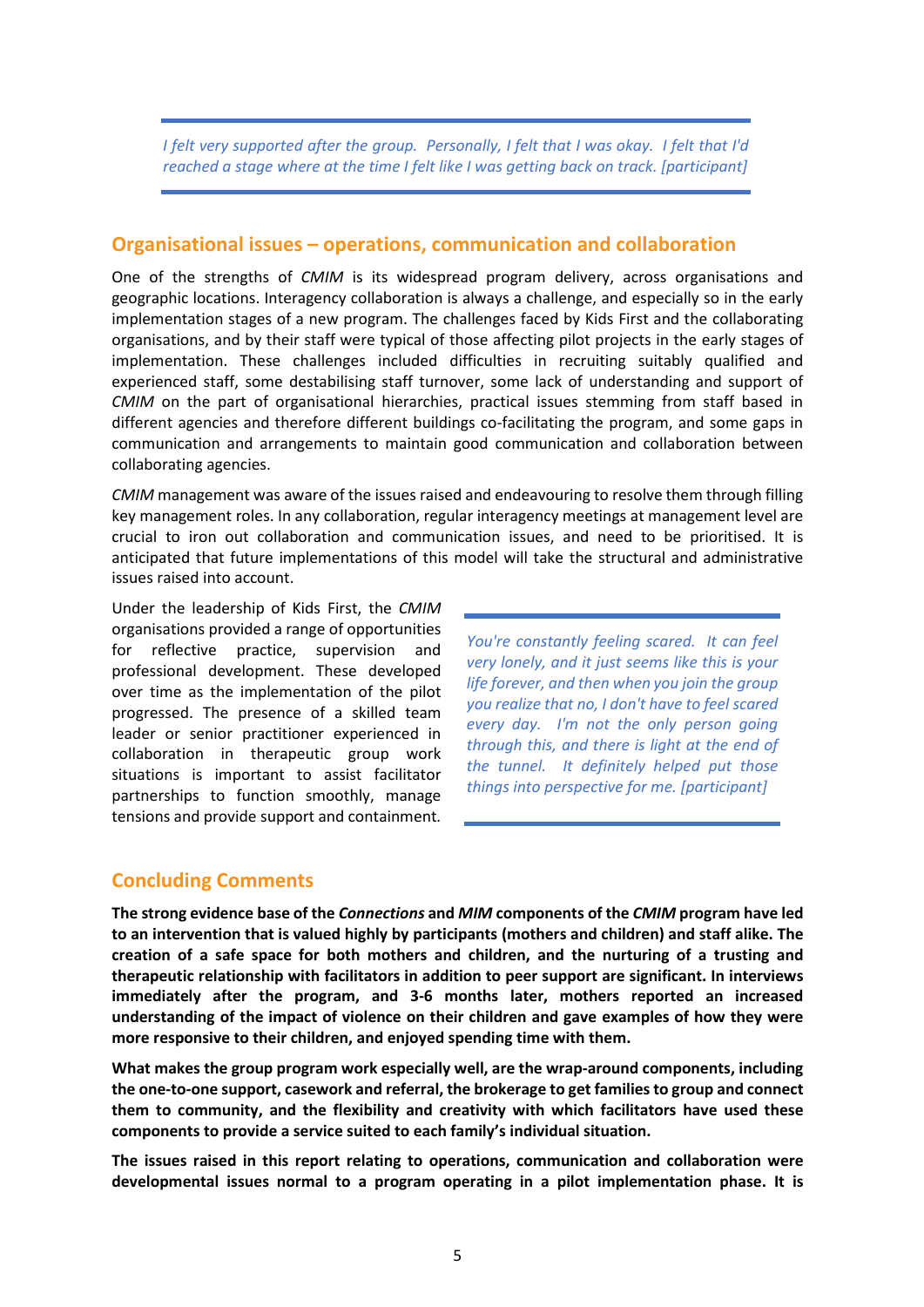**anticipated that future implementations of this model will take the structural and administrative issues raised into account.**

### **Issues for consideration in future implementations of** *Children and Mothers in Mind*

The issues for consideration listed here have emerged from interviews with *CMIM* participants and staff as important principles for successful implementation of a program such as *CMIM*. Senior staff were aware of most of these issues when consulted and were planning strategies to address them.

- *While funding targets restrict flexibility on staff-client ratios, advocacy should be ongoing regarding the danger of losing the therapeutic value of the program when client targets (both adults and children) are too high.*
- *Clear publicity and communication with other services about the program will reduce the number of inappropriate referrals.*
- *Clear communication regarding assessment and evaluation processes and training in these areas will ensure they run smoothly.*
- *Facilitator skills in engagement and therapeutic trauma-informed practice are critical to the success of the program.*
- *Further adaptation of program materials and activities may be necessary to meet individual needs.*
- *With suitable funding, the child worker role has the potential to enhance the therapeutic nature of CMIM for children.*
- *Programmatic approaches which promote healthy, supportive family and social relationships for families who have experienced DFV will complement programs such as CMIM.*
- *Where possible, premises with outside play spaces should be used to allow older children more freedom of movement, easing the pressure for the child during the two-hour group time.*
- *The establishment of a pool of workers with ongoing employment in the organisation, who are trained to deliver CMIM, will provide back-up for CMIM facilitators and may assist in retention of staff.*
- *In future implementations of CMIM, organisations can build on the excellent framework of supervision, support and training that was developed during the pilot, including high quality clinical leadership.*
- *It is recommended that regular inter-agency meetings at management level are prioritised, particularly in the early stages of any collaboration, to ensure a common understanding of the program philosophy and logic, as well as the prompt and smooth resolution to administrative issues*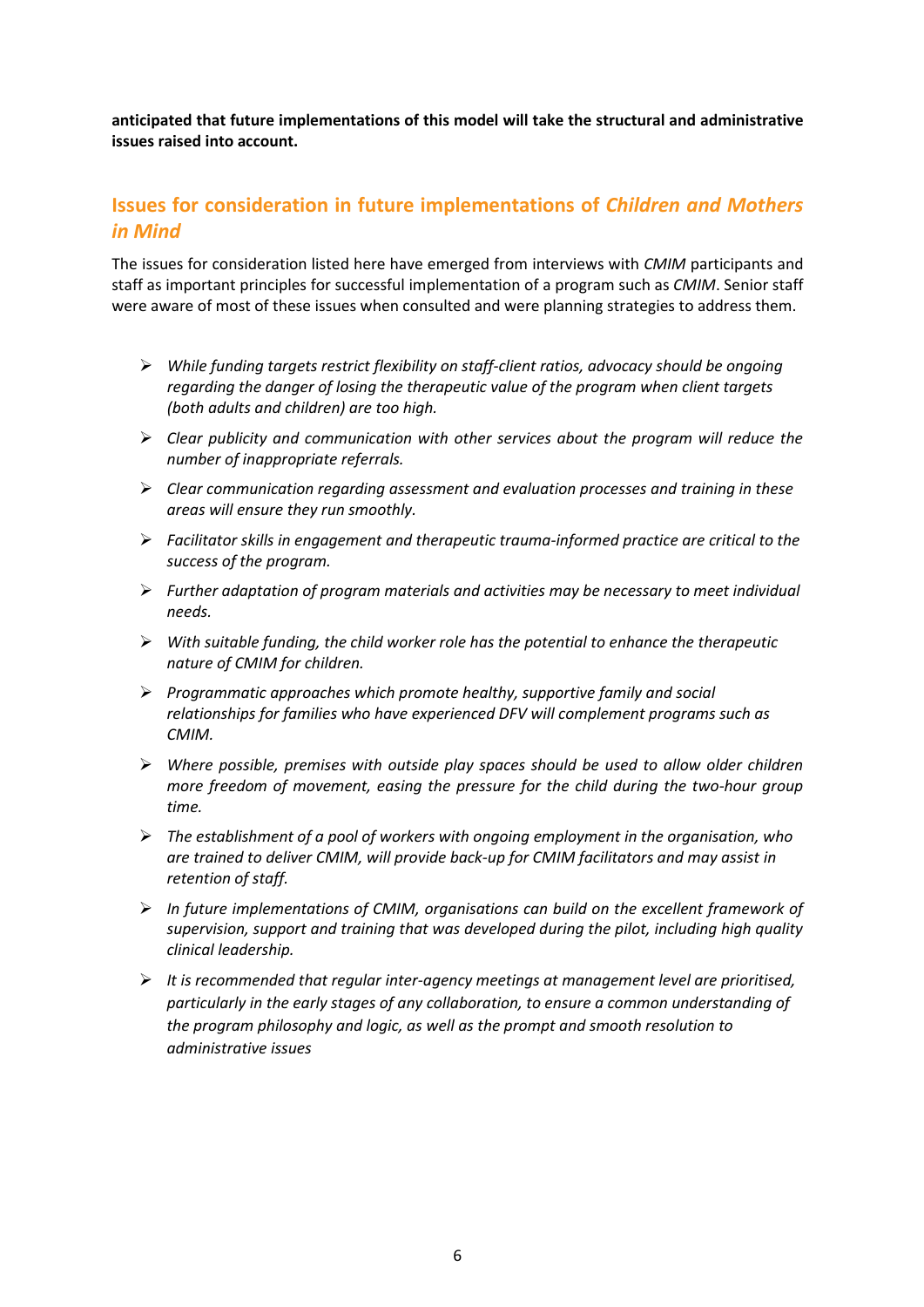# <span id="page-10-0"></span>**1 Background to the Research**

#### <span id="page-10-1"></span>*1.1 Children and Mothers in Mind*

*Children and Mothers in Mind* (*CMIM*) is an Australian first program designed specifically for mothers and children under four years, who have had hurtful experiences such as family violence, childhood abuse or sexual assault.

Such traumatic experiences can undermine a mother's ability to provide care, thus severely impacting the nature of the fundamental relationship between her and her children (Thiara & Humphreys, 2017). Research has indicated that abused women experience significantly greater stress levels and are more likely to act in an aggressive manner towards their children (Nixon et al, 2017).

A strong mother-child relationship is a powerful

*[CMIM] just gave me a greater understanding of why things have happened and things aren't like that forever. There's always a way out and we've experienced these traumas but there is ways of coping and healing. It's not this way forever. Tomorrow's not going to be the same as today. The sun's going to come up tomorrow. You're going to wake up tomorrow. [participant]*

predictor of positive outcomes for the child (McGee, 2000), However, the stressful influences of living with violence can result in entrenched, unhealthy parenting patterns and in mother and child serving as constant reminders to each other of earlier traumatic experiences (Hilton, 1992; Lieberman, Van Horn & Ippen, 2005). Infants and young children are at an especially high risk due to both their physical and developmental vulnerability and their close proximity to caregivers during incidences of violence. This can result in irregular brain development, emotional dysregulation, developmental delays, and sensitivity to conflict, PTSD symptomology and decreased levels of social interaction (Kimball, 2016).

*CMIM* was developed to provide mothers with the opportunity to access trauma-informed parenting information, whilst connecting with other mothers who have had hurtful experiences in their lives. The program aimed to strengthen mothers' self-care, self-compassion and stress management skills in relation to parenting. Finally, the program aimed to support the mother-child relationship through enhancing mothers' sensitivity and responsiveness to her child and strengthening feelings of

*You can recover from all the physical, mentally, all that stuff, from a domestically violent relationship. It does get better. [participant]*

parenting self-efficacy.

The program incorporates the *Connections* psychoeducational program for mothers and children experiencing violence in relationships, developed by Mothercraft in Canada; and the *Mothers in Mind* (*MIM*) playgroup-based program, developed by Dr Angelique Jenney (University of Calgary, Canada) and the Child Development Institute, Toronto.

Following a trial of *Mothers in Mind* in 2016-17, Kids First acted on feedback that participants wanted some space away from the children to develop their understanding of the impacts of domestic and family violence (DFV) on their parenting, by expanding the program to create *Children and Mothers in Mind*. Each *CMIM* program was delivered over a 22 week period and had three main components:

- *Connections* 8 week group for mothers and children separately, so that mothers can address trauma issues
- *MIM* 10 week playgroup for mothers and children together to support the motherchild relationship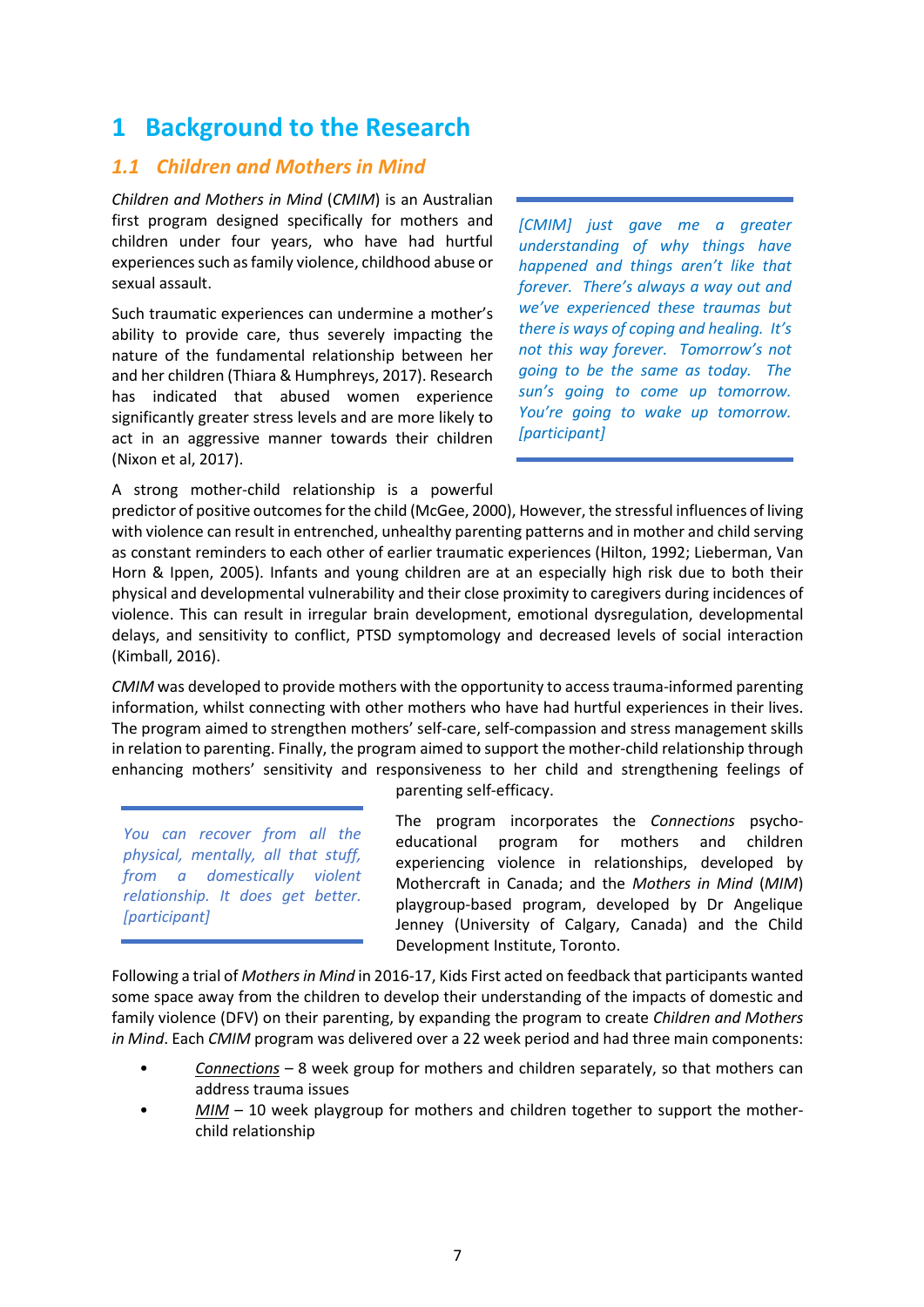• One-to-one support - the combination of therapeutic group work and casework running throughout the program distinguishes this program from counselling or casework models of intervention.

#### <span id="page-11-0"></span>*1.2 The University of Melbourne evaluation*

The University of Melbourne has been contracted by Kids First Australia through a Learning System Grant to undertake an independent evaluation of the *CMIM* program, focusing on interviews with program participants and facilitators. This follows on from an earlier University of Melbourne evaluation of the original *Mothers in Mind* program, and supplements the data collected by:

- the DHHS evaluation of the Family Violence demonstration projects;
- the evaluation activities led by Dr Angelique Jenney (psychometric measures, demographic data).

The *CMIM* evaluation aimed to:

- 1. evaluate the extent to which the *CMIM* intervention changes mothers' understanding about the impact of domestic and family violence (DFV) on attachment and parenting, and reduces emotional dysregulation and stress;
- 2. assess the effectiveness of the *CMIM* program in improving mother-child relationships; and
- 3. identify how well the *CMIM* program fits within the Victorian service delivery system and how it should be adapted for this.

The evaluation research involved collection of referral

*I just understood sort of his behaviour a little bit more, and that you know when he's having a difficult moment that that passes, rather than getting caught up in that moment and being sort of anxious or sort of stressed over it – you sort of just wait for it to pass. [participant]*

and participation data, and interviews with program participants and staff. Data collection commenced in June 2018 and concluded in July 2019. As shown in Table 1, the evaluation focused on selected program locations at different times. Programs considered by the evaluation included all those offering the *CMIM* program. They were located in the Northern metropolitan area (Kids First and Merri Outreach Support Service), the Western metropolitan area (Kids First), Barwon (Sexual Assault & Family Violence Centre – SAFVC), Gippsland (Anglicare Victoria and Quantum Support Services) and Shepparton (FamilyCare). For groups 1-4 and 7-8, a sample of adult participants in the North Metropolitan and Barwon programs were interviewed. For groups 5 and 6, the focus was on programs in Shepparton, Gippsland and the West Metropolitan area. Some participants (those who were contactable and consented) were interviewed a second time 6 months after their post-program interview. Staff from all locations were interviewed once during the evaluation. For a full list of program locations and data collection activity, see Appendix A.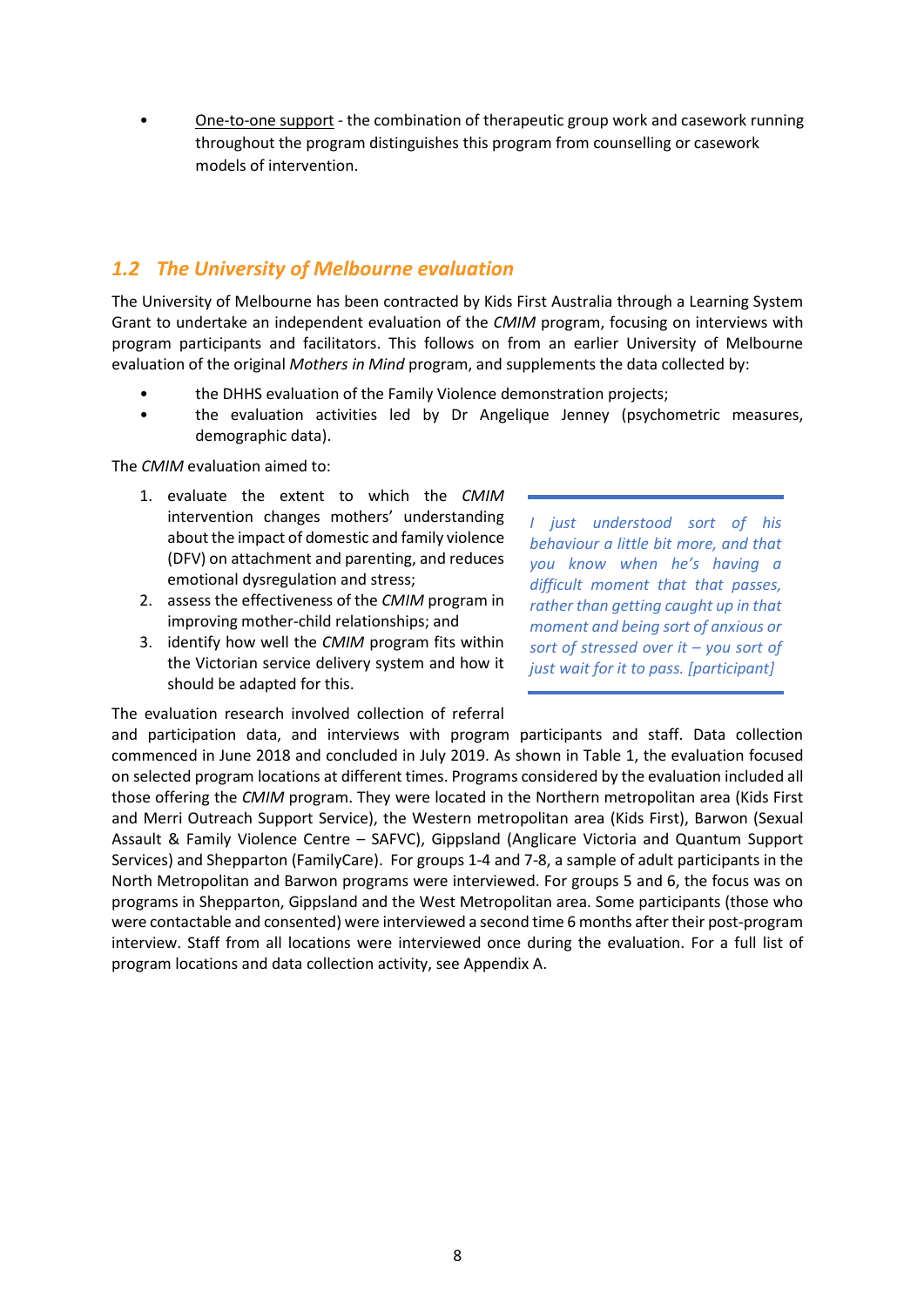| <b>Program Dates</b> | <b>Group</b><br>No. | <b>Regions</b><br><b>included</b> | <b>No. of Program</b><br><b>Participants</b><br><b>Adult (children)</b><br>who completed<br>program | <b>No. of Post</b><br>program<br><b>interviews</b> | No. of<br><b>Follow up</b><br>$(6$ month $)$<br><b>interviews</b> |
|----------------------|---------------------|-----------------------------------|-----------------------------------------------------------------------------------------------------|----------------------------------------------------|-------------------------------------------------------------------|
| Aug - Dec 2017       | 1&2                 | North Metro<br><b>Barwon</b>      | 21(25)                                                                                              |                                                    | 8                                                                 |
| Feb - June 2018      | 3&4                 | North Metro<br><b>Barwon</b>      | 15(17)                                                                                              | 9                                                  | 3                                                                 |
| Aug - Dec 2018       | 5&6                 | Shepparton<br>Morwell<br>Werribee | 28 (38)                                                                                             | 16                                                 |                                                                   |
| Feb - June 2019      | 7&8                 | North Metro<br><b>Barwon</b>      | 17(23)                                                                                              | 8                                                  | n/a                                                               |

#### <span id="page-12-2"></span>*Table 1: CMIM regions and participants in the evaluation research*

Post program interviews were conducted with a total of 46 participants, 13 facilitators and 4 child workers, across all sites, as well as program managers. Follow up interviews (3-6 months post program) have been conducted with 13 participants.

*Knowing that we've been through this and that's okay because we've got each other. We're going to do everything we can to be okay, so making the future look positive [participant]*

The *Children and Mothers in Mind* Evaluation Project was approved by the University of Melbourne Research Ethics Committee. A number of strategies were employed to ensure that participants were not put at risk by the research and felt safe and supported.

# <span id="page-12-0"></span>**2** *CMIM* **participation, referrals and the service system context**

#### <span id="page-12-1"></span>*2.1 CMIM Participation*

Across all program sites, 490 women and children participated in one of the 35 cycles of the *CMIM* program offered between August 2017 and June 2019 (Table 2). While the average number of participants in the groups were six women and eight children, group numbers ranged from four to nine women and four to fourteen children in any one group.

Across all programs, there was an average drop-out rate of 25% over the course of each program cycle. Rates varied between locations (19% - 32%).

*Discussion: Where groups hosted large numbers of children, facilitators faced challenges in providing a therapeutic, trauma-informed environment, especially when staff members were caring for children ranging from small babies to active four-year-olds. This applied especially in the child-only group during the Connections component, but also created a very busy environment in the MIM playgroup*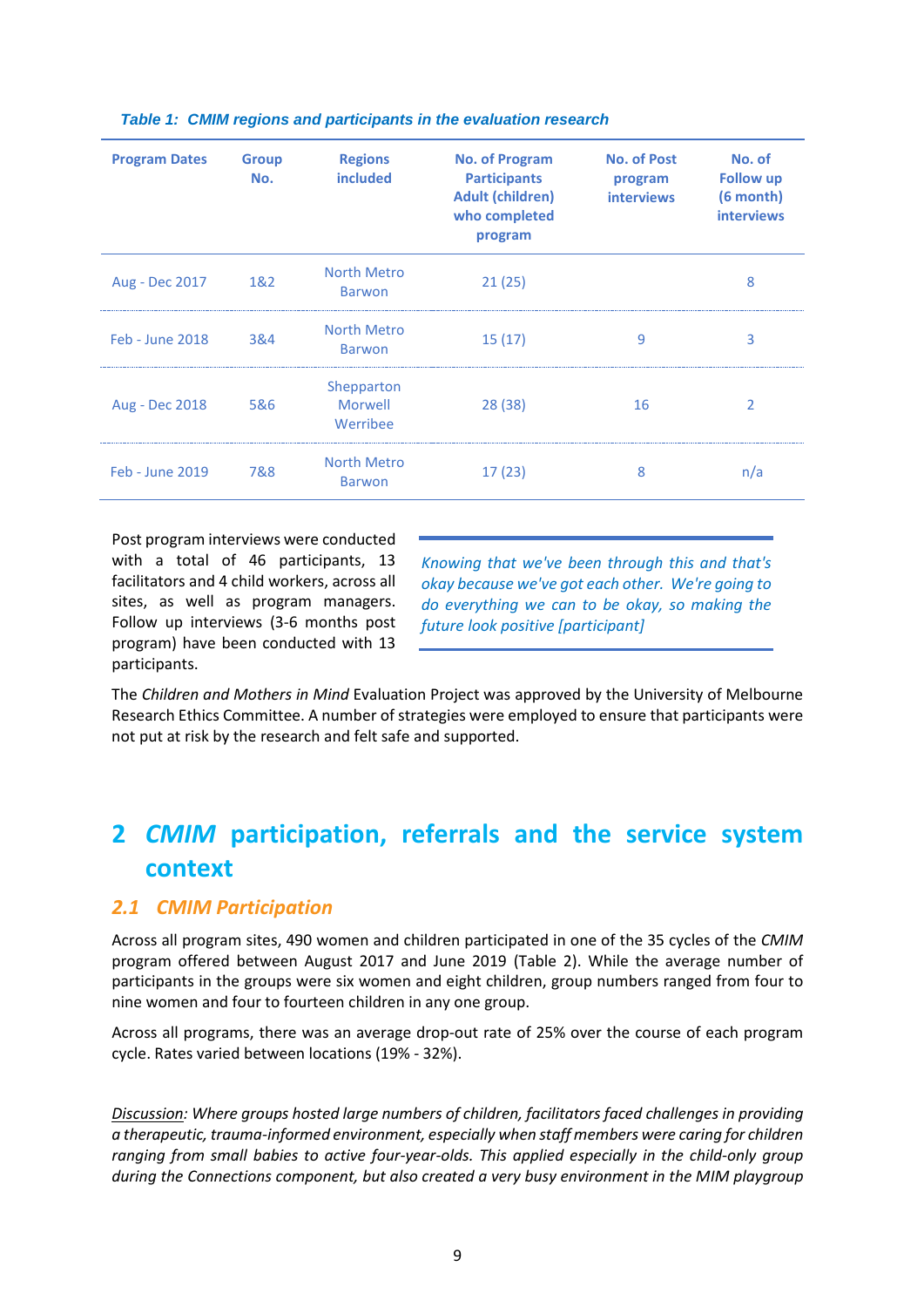*which was not conducive to participants engaging with program content and activities. During the Intake process, staff in some programs were able to balance numbers, needs and ages of participants (adult and child) to ensure they were able to attend to all participants adequately.*

#### *Issues for Consideration:*

 *While funding targets restrict flexibility on staff-client ratios, advocacy should be ongoing regarding the danger of losing the therapeutic value of the program when client targets (both adults and children) are too high.*

#### <span id="page-13-1"></span>*Table 2: CMIM Participation Numbers*

| Total number of adult participants (mothers): Aug 2017- June 2019 | 214 |
|-------------------------------------------------------------------|-----|
| Total number of child participants: Aug 2017- June 2019           | 276 |
| Proportion of adult participants who did not complete the program | 25% |
| Average number of adult participants (mothers) per program        | 6.1 |
| Average number of child participants per program                  | 7.9 |
| Number of programs delivered: Aug 2017- June 2019                 | 35  |

### <span id="page-13-0"></span>*2.2 Barriers to participation*

As would be expected, many of the families attending *CMIM* were still grappling with major challenges in their lives related to the DFV they had experienced or were trying to separate themselves from.

For example, many women named contact with their ex-partner as the principal cause of stress for both themselves and their children, specifically citing the stress associated with receiving drunk or disruptive phone calls or emails and ongoing court matters relating to separation, contact with children or intervention orders. These women stated that the court-related issues caused them stress and anxiety and took up a lot of their time. A few women stated that this directly affected their parenting.

*After being in court with [my ex-partner] … I've got to be able to take care of my kids and I was knocked down for like four or five days after those affidavits where I didn't want to move and my body felt like lead. [participant]*

Some women mentioned also mentioned that their partner's inconsistent involvement in their children's lives caused their children stress. A few women stated that their children often did not want to visit their fathers and when they did see their fathers, they were emotionally deregulated or stressed. Further, some women mentioned feeling anxious about their children interacting with their ex-partner unsupervised.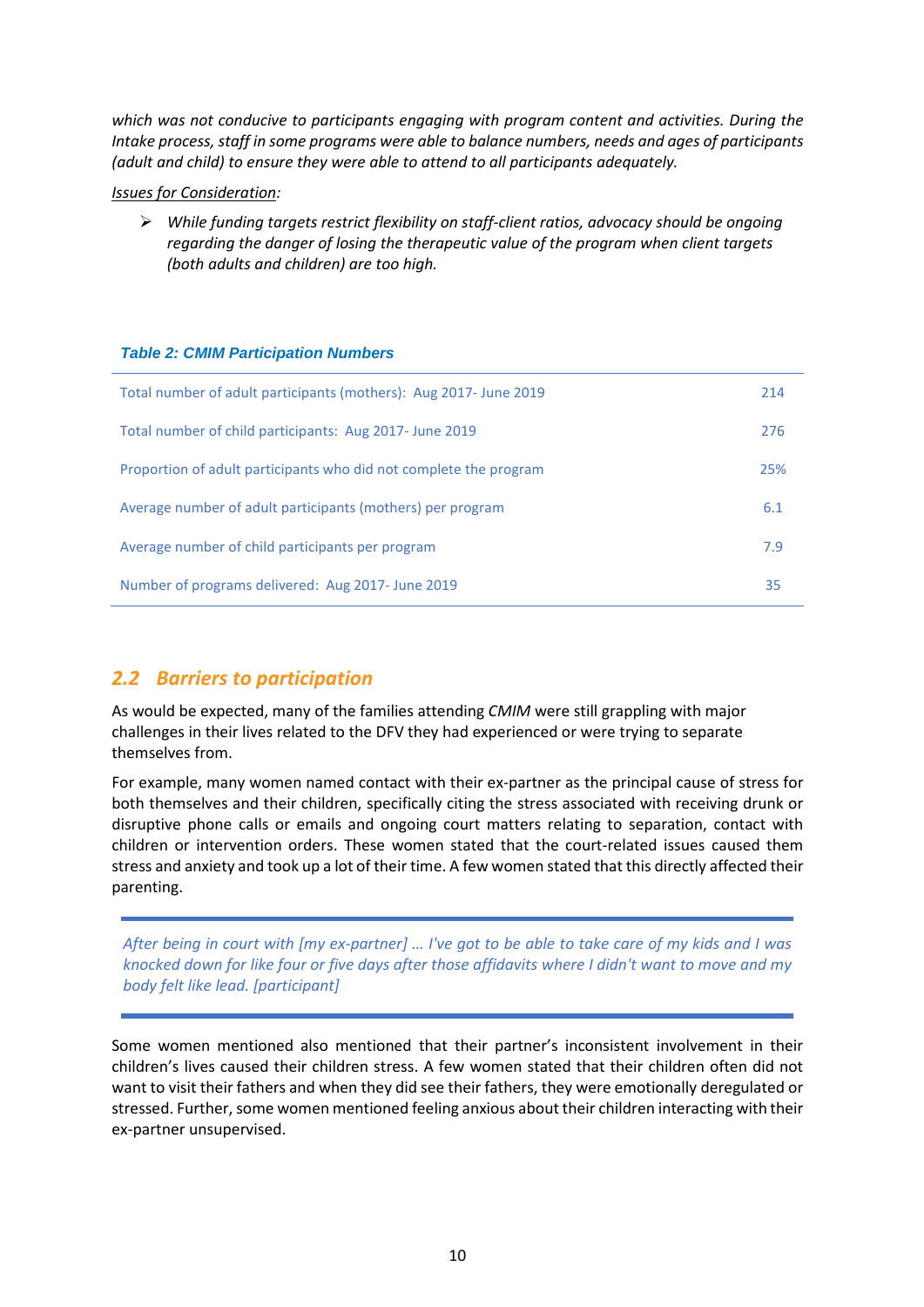A second example is housing and financial issues, which prevented a few women mentioned from attending some *CMIM* sessions. Several women stated that they had moved in with family members and were consequently not living comfortably. Further, one woman mentioned that her ex-partner was still financially abusive and was living in their house. While facilitators provided one-to-one support for these issues, they did not believe that they had been, in fact, a major barrier to attendance.

With these life circumstances, it is to be expected that some women stated that poor mental health - feeling stressed, anxious or depressed - affected their parenting and prevented them from

*Some sessions, when she sleeps at her dads, she will come home Sunday night and… she won't [have slept]. She is just not in a good place. So, the next morning… I haven't been able to take her to group. That is very stressful, knowing that she is not coping with sleeping at her dad's. [participant]*

attending *CMIM* sessions. Facilitator interviews suggest that the impact of mental health on mothers' participation varied between programs, depending on how thorough initial assessments had been in diverting women from the program whose mental health status was likely to prevent them from participating fully*.*

A few women mentioned that they could not attend or participate in some of the *Connections* sessions, as their children would not separate from them. These women stated that they

*I know one mum in particular, she went through a huge crisis during the group . . . she had to leave the house with nothing and she still came every Friday. . . . Some weeks she was present, and she wasn't always 100 per cent available to the girls but some of the stuff, you know, the horrendous weeks she'd have, that's why I would say to her, "Come in. I've got this. The girls and I are doing Play-Doh. It's good" . . . . She never missed one group. [facilitator]*

appreciated being able to catch up with the facilitators over the phone to discuss any missed content or further support. Facilitators reported that the major factors preventing women from attending *CMIM* were mainly the things that physically kept them away, such as illness, work commitments, child protection or court matters. These matters did affect how well women were able to be present in the group, and facilitators supported them according to individual needs.

*Discussion: With care taken at assessments about whether families were "ready" for the group, the challenges women faced in their lives outside group did not always prevent them from attending. In*  fact, there is evidence that women made efforts to attend as group sessions provided some relief *from external stressors. The therapeutic "holding" nature of the group fulfilled an important function.* 

*The degree to which mothers' engagement with group discussions and activities was impaired by these external stressors is not measurable on the available evidence. However, reports from facilitators and participants indicate that facilitators were creative in finding alternative ways for women to engage with program content.* 

*It's a big bond that hasn't been broken, we still connect with one another, it's lifelong. Those relationships are there for life. [participant]*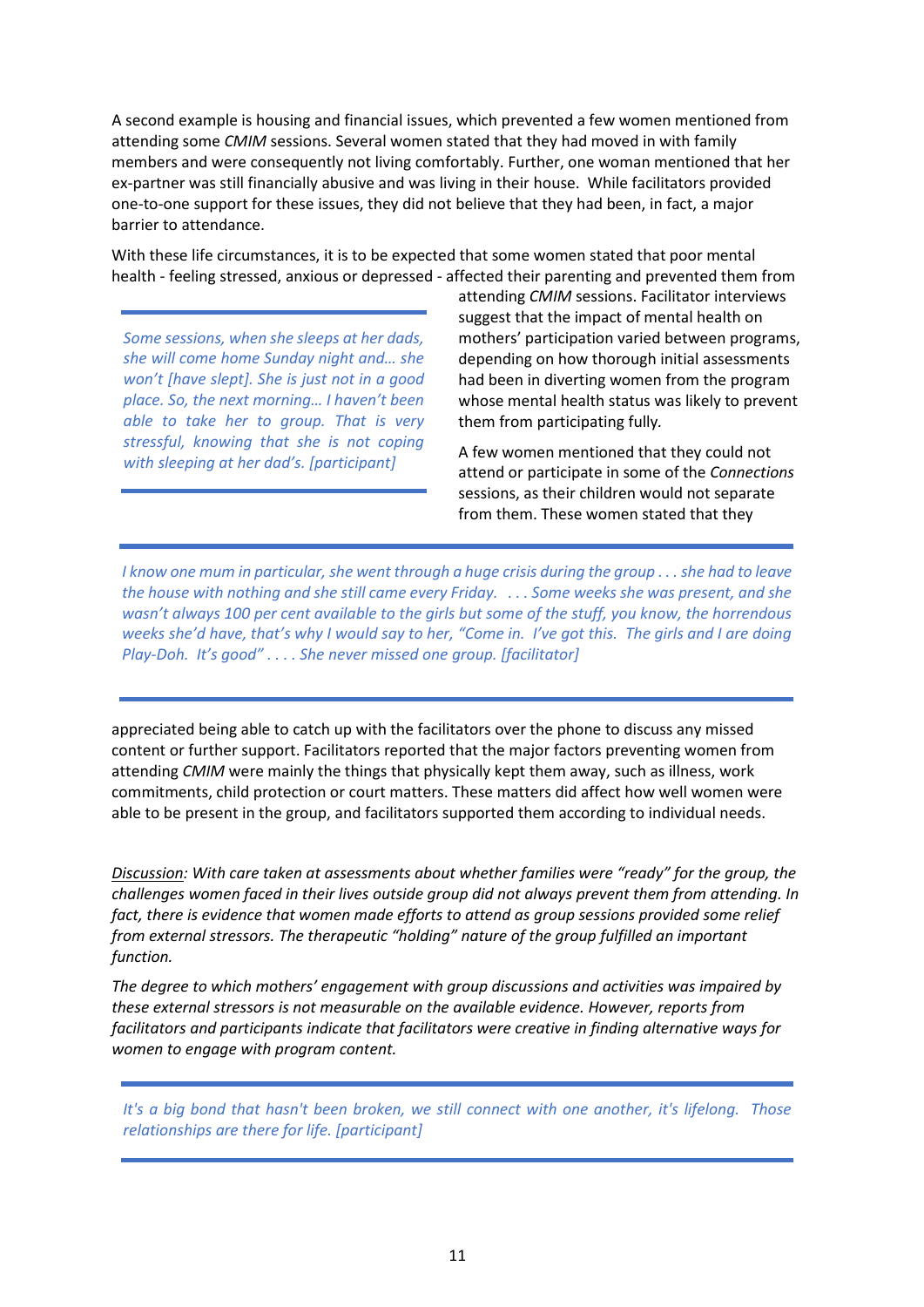### <span id="page-15-0"></span>*2.3 Referral Sources*

Data about referral sources in Table 3 relates to Northern metropolitan and Barwon programs for groups 1&2 and 3&4, and for all program locations for groups 5&6 and 7&8.

Nearly half (44%) of the participants were referred from within the organisations providing the CMIM program. Internal referrals made up just over half of all referrals from Family Services and DFV services respectively. In this field women are encouraged to make contact with programs themselves, and this accounts for the relatively large number of self-referrals, Data about how these self-referring women came to know about the program is not available.

| <b>Referral Source</b>           | No. of<br>referrals |                                                                       |
|----------------------------------|---------------------|-----------------------------------------------------------------------|
| Family Violence (incl. 1 Refuge) | 60                  | [I was] given this opportunity to<br>meet a wonderful bunch of mums   |
| <b>Family Services/Support</b>   | 55                  | who have been in the same<br>situation where we've continued          |
| Maternal & Child Health          | 20                  | our relationship outside of the                                       |
| Self-Referral                    | 16                  | group. We've actually formed<br>friendships from it, which is so nice |
| <b>Child Protection</b>          | 4                   | for us and so good for the children                                   |
| Children's service               | 3                   | because we've all been in similar<br>situations and, yeah, we can all |
| <b>Aboriginal Service</b>        | $\overline{2}$      | relate to one another, yeah, and                                      |
| Mental health/parenting          | 1                   | help to continue to support each<br>other. It doesn't just end.       |
| <b>Other</b>                     | 1.                  | <i>[participant]</i>                                                  |

#### <span id="page-15-1"></span>*Table 3: Referral Sources*

*Discussion: The large proportion of internal referrals to CMIM indicates that the program was well situated within organisations offering family support and family violence services. Efforts to publicise the program to Maternal and Child Health services have also been successful. Referrals from child protection were lower than might be expected for a program of this nature, and while this may be partly due to the challenges for child protection workers in working with cases involving family violence, ongoing conversations with child protection are important.*

*Comments from some staff about the workload involved in receiving large numbers of unsuitable referrals, indicates the importance of clear publicity and communication with other services about the program. This understanding of a program does develop with time as the program becomes better known across the local service system.*

#### *Issues for Consideration:*

 *Clear publicity and communication with other services about the program will reduce the number of inappropriate referrals*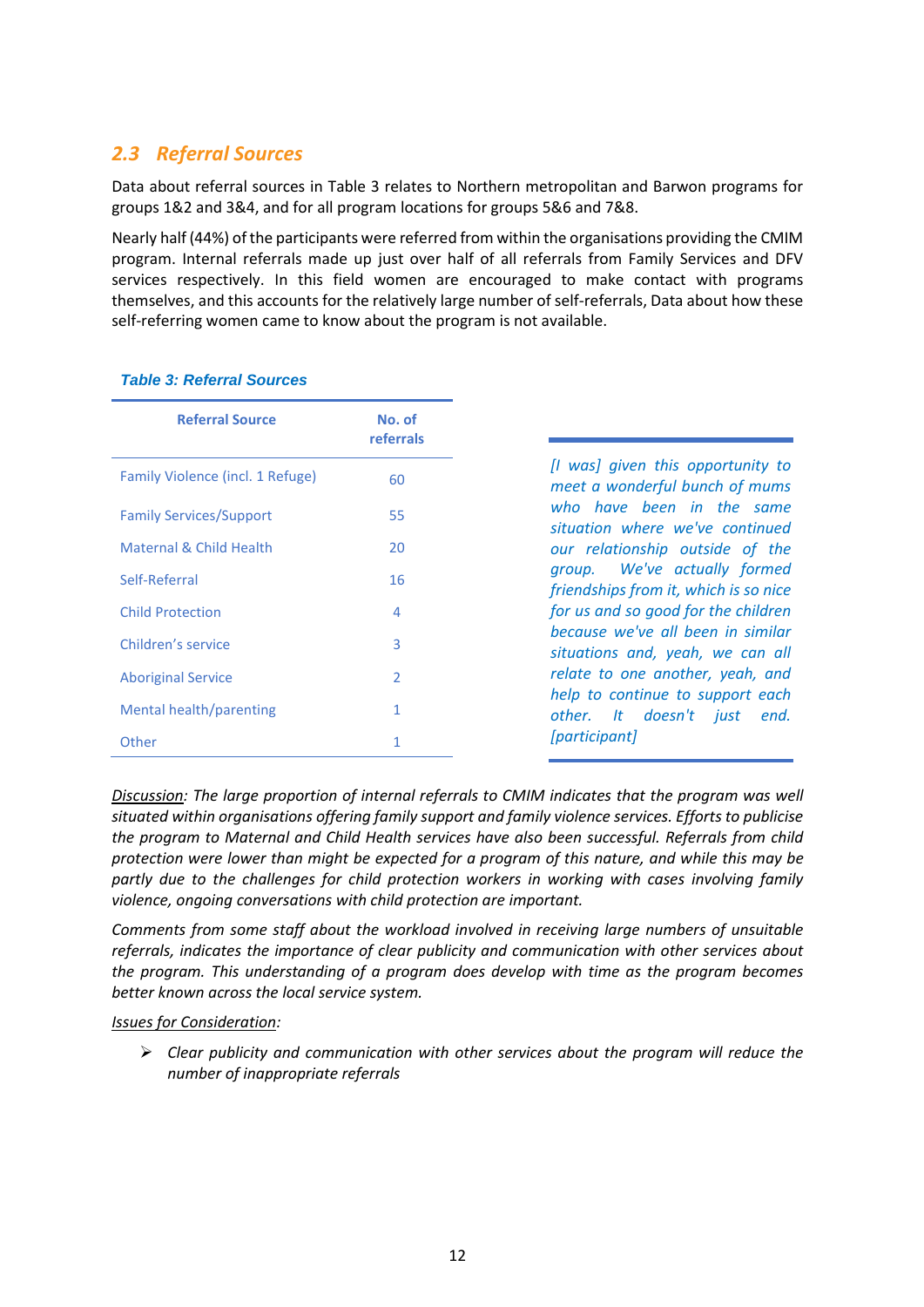#### <span id="page-16-0"></span>*2.4 Working with other services*

Facilitators believed that mothers got more out of *CMIM* when they also had supports outside *CMIM*. Participants reported being linked into services such as psychologist or counselling, material aid, DFV services, disability supports, Child First and family support services, legal services, playgroups, parenting supports and housing services.

*We tend to find that mums do better when they've got… You know, whether it's mental health counselling, family violence counselling, family support case management. There's something that they need, running alongside the group, that's not just our group. [facilitator]*

As would be expected, collaboration with these services was reported to be easiest when they were delivered by the same organisation as *CMIM*. It was harder to connect with and share information with staff from outside organisations, though facilitators from a number of locations, including outside Melbourne, commented on the value of working for a well-known and respected organisation in influencing how overtures to other organisations were received.

In some cases, facilitators were concerned that case managers from other sectors, such as housing, were not sufficiently attuned to children's needs. On the whole, however, working with other services has been effective for clients, whether it be material aid charities, counselling or case management.

*It's a collaboration, and so you're actually all taking on different responsibilities, but providing that kind of cohesive response... service response to a client. I think that's the success. And building those relationships means that you also get referrals, like an outside success of that. The challenges are other services wanting to handball certain... or wanting to pass on clients to us and then close, or not wanting to take responsibility for certain tasks, and trying to push that back on us when it's not our responsibility. [facilitator]*

Staff from programs outside Melbourne reported strong working partnerships with other services in their community, with few problems in working with other professionals involved. However, the choice of services is not as great as in the metropolitan area, and long waiting times can result in the lack of timely support.

Some specific issues were reported, such as a difficult relationship with child protection and difficulties in obtaining the CRAF risk assessment form from DFV services. Staff in Shepparton were unhappy with the rate of referrals from DFV specific services and from child protection.

*Discussion: Apart from challenges in relation to information sharing with DFV services which will hopefully improve with time, there were no unmanageable issues raised about collaborating with other services on behalf of CMIM clients, while facilitators were clear on their role and its limits.*

*We've noticed that the mums that don't have anything else other than us are the ones where often a crisis happens and then all of a sudden we're in there, trying to do everything. [facilitator]*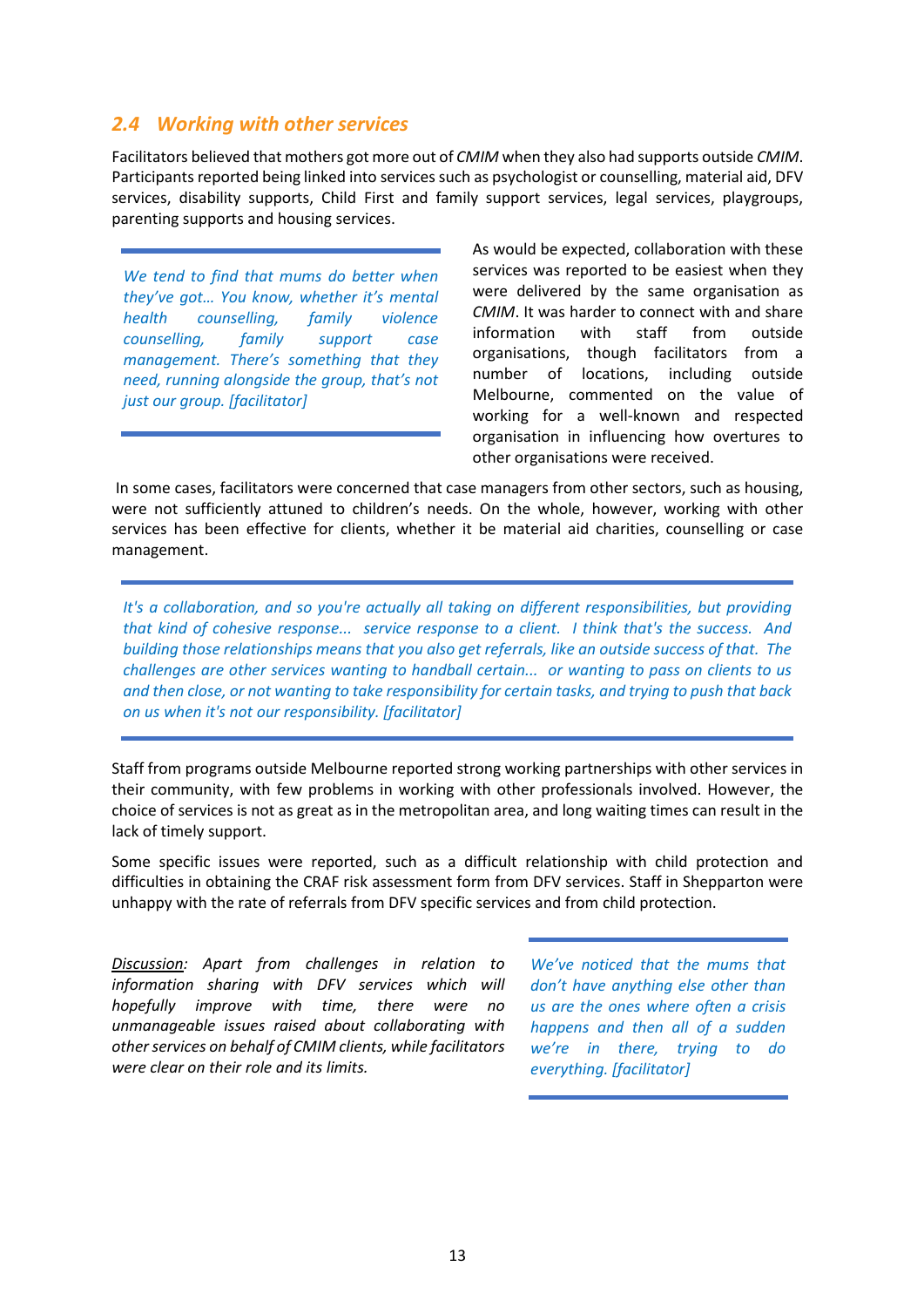# <span id="page-17-0"></span>**3** *CMIM* **Program Components**

As a whole, participants were generally positive about the *CMIM* program. While they spoke most about what they learned and how they valued the program as a whole (see section 4), there were also comments specific to each main component of the program.

#### <span id="page-17-1"></span>*3.1 Assessment*

Mothers met with facilitators prior to the program to learn about what to expect from the program and the program requirements. The process helped many mothers feel prepared to start the program, helped reduce nervousness and made mothers more comfortable during group sessions.

*The first half of the group was mainly working on our feelings, and where we were. And the second half of the group was working on the kids' feelings, and how they were. [participant]*

While facilitators generally felt their assessments were thorough, it was noted that children required longer to settle in and feel comfortable in the group setting, often 3-4 weeks.

However, a few women noted that at first the program seemed too long and daunting and that parts of the paper work were difficult to understand. Assessment is an important and skilled component and some facilitators expressed the

need for training in this area, in terms of familiarity with and understanding of the assessment tools, and clarity around which families were not suitable or not ready for the program.

#### <span id="page-17-2"></span>*3.2 Connections*

*Connections* was an 8-week group for mothers and children separately that allowed mothers to spend time away from their child, connect with other mothers and gain an increased understanding of healthy relationships and their importance to healthy child development. Most women commented favourably about the psycho-educational content of the *Connections* component that allowed them to better understand DFV. Further, they appreciated gaining a better understanding of the impact of trauma on children, and strategies to respond to them appropriately, leading to greater confidence in parenting.

Many of these women specifically requested that the *Connections* component should either be lengthened by a few weeks or have longer sessions, stating that they wanted more time to discuss each topic as there was a lot of material to cover and it was difficult to have in-depth discussion during the playgroup with the children around.

*It gave me time to just take two hours out for myself and acknowledge what I've been through and identify where I needed help. [participant]*

Facilitators noted that women varied in their ability to engage with the material as it was presented, and that it would be useful to be able to simplify the material for some mothers. In particular, facilitators noted self-esteem (in some groups), the Family Violence Act, and the impact of DFV on a child's brain development as difficult topics for the women.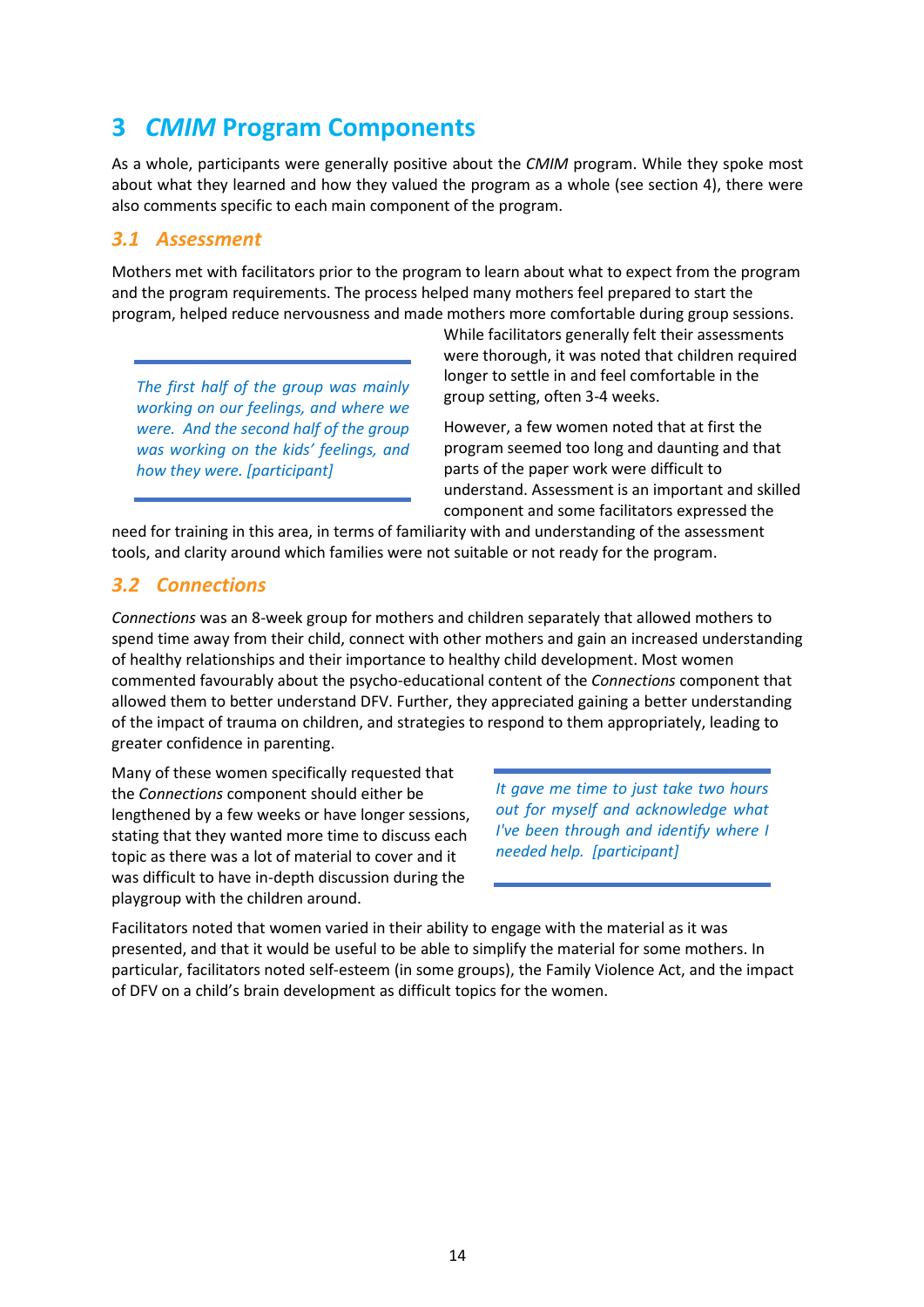*They would help you solve problems that weren't even really relevant to the Children and Mothers in Mind group. You know, they'd help really guide the way to help you with your situation. Really supportive. [participant]*

The children's group was staffed by two child workers / educators, with the aim of providing a safe space for traumatised children to play independently of their mothers. The child worker role was organised and funded independently at each program location, and interpretation of the role varied - some took an exclusive child-focus in running the children's group during *Connections*, others were more involved with mothers, and in some locations assisted in the first sessions of *MIM* to ease the transition for children.

Interviews with facilitators highlighted their view that this role is highly skilled and an important component of the *CMIM* professional team - responsibilities including support of children in the transitions between mother-and-child activities and children-only time, and advocacy for the child's perspective, to help mothers see their children's needs, and in staff discussions about meeting the needs of each family.

### <span id="page-18-0"></span>*3.3 Mothers in Mind*

The *Mothers in Mind* component was a 10-week playgroup that supported mothers to connect and play with their children and to find joy in this, with the aim of strengthening the bond between mother and child. Mothers noted that the playgroup allowed them to spend time with their children as prior to the group, they had little time to spend with their child or had trouble playing together. Many women appreciated being able to watch their children socialize with the other kids and grow in confidence. Further, many mothers found the stories and

*It was good because I got to witness things that I don't see at home…. She was amazing. Like, it's a side of my child that I never saw, and now that I've experienced it I know different things to do with her, so I think that was great. [participant]*

songs they learned during the playgroup were a useful tool for positively reinforcing their motherchild bond.

The transition from *Connections* to *MIM* had challenges for everyone. Some mothers were reluctant to lose the women-only time. Similarly, children had to move from their own group to the more complicated space of playing with their mothers. With experience, facilitators developed strategies to manage this issue, including a lot of verbal preparation for both mothers and children, and the use of the child worker as extra support in the transition.

### <span id="page-18-1"></span>*3.4 One-to-one support*

Mothers were provided with individual counselling or casework which consisted of weekly phone calls and the opportunity for further support, such as brokerage or material support, emotional support, further discussion of content. The precise nature of this support varied between programs, from the offer of therapeutic counselling sessions, to phone calls or home visits, or even just individual conversations taking place before, during or after the group sessions. This depended on the facilitator skills as well as the degree of contact women were comfortable with. General emotional support regarding women's self-care and what was happening in their lives was an important element of this one-to-one work.

One-to-one support was also used to go over content which Mums had missed, or which needed reinforcing, "to unpack the material specifically for them". Facilitators also rang mothers to prepare them about the content to be addressed in the next session and check if it would trigger traumatic flashbacks. While some women did not engage outside group sessions, facilitators believed that those women who participated in follow-up conversations got more out of the group sessions.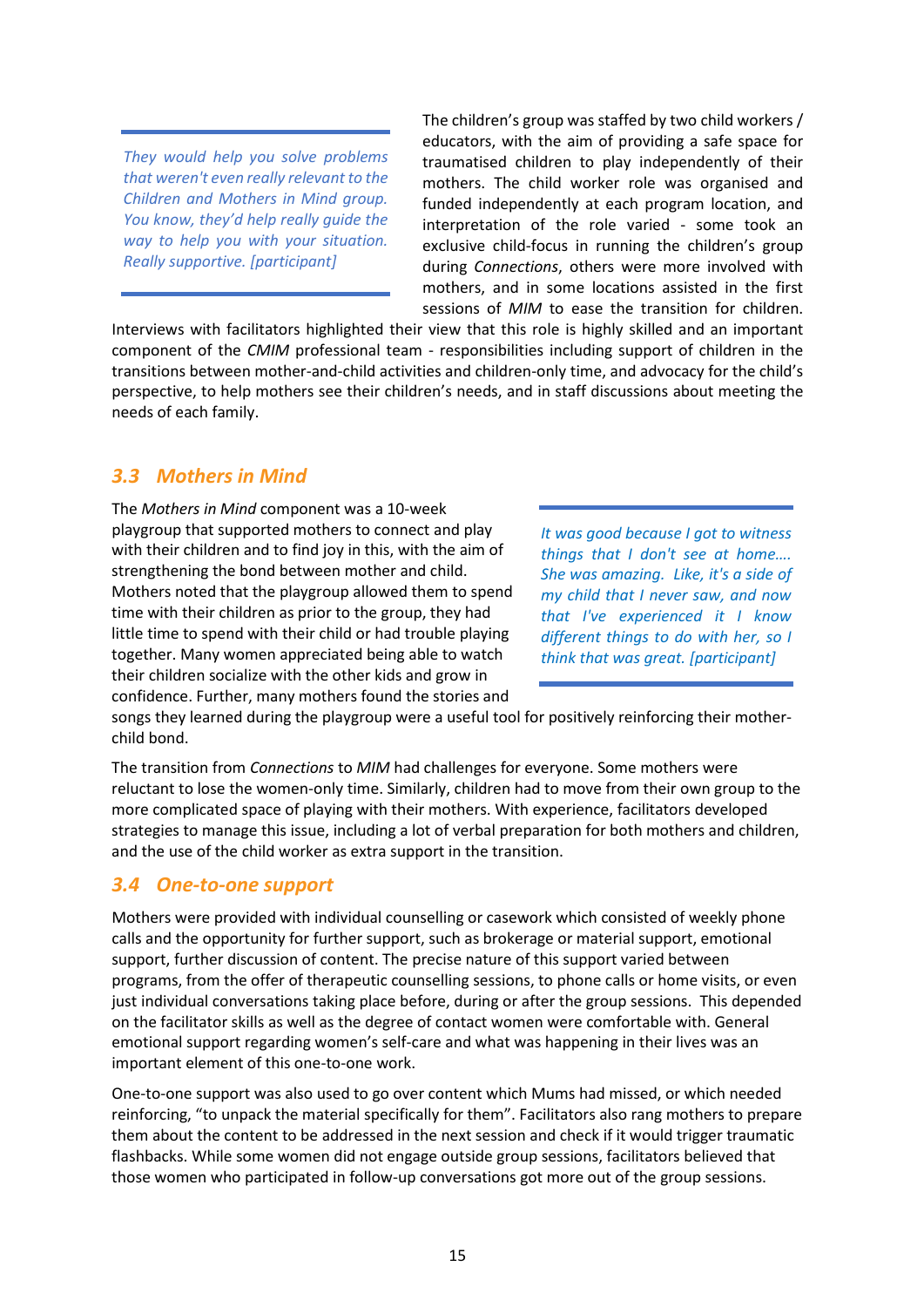Women commented favourably on the one-to-one discussions with a facilitator about program content and the opportunity to catch up on any missed content as well as the emotional support they received. Many mothers also mentioned that they appreciated the practical support and brokerage which alleviated difficult circumstances and helped families engaged with community activities.

Some mothers described how one-to-one conversations facilitated the development of an individual trusting relationship with a *CMIM* professional, providing them with a deeper level of emotional support.

*I think one of the really positive things was the phone call each week... That was just a really good opportunity to have one-on-one chat about what the group had done, if anything had come up for us, and how they could support us further…I think that was really important because you did not always get that chance in the group and it meant you didn't feel forgotten, because someone was following you up one-on-one. [participant]*

*Discussion: Clarity about the program's inclusion and exclusion criteria is of utmost importance for facilitators during the assessment phase. Training and support are important for facilitators in managing complex and lengthy paperwork needed for both assessment and evaluation purposes. Review and adjustment of the intake and assessment process took place across all programs in June 2018 and again in January 2019, to clarify eligibility issues so that candidates in unsuitable circumstances were not admitted, ensure potential participants had realistic expectations of what the program offered and increase staff skills in assessment.*

*All components of the CMIM program were generally valued by participants. While generally positive, women's views varied on the Connections and MIM components, and how they fitted together, suggesting that no one way of structuring the program and presenting the content will suit the wishes of every individual. As has been the case, these decisions will be based on professional judgements, and support should be given to facilitators who need to adapt program* 

*I think [one-to-one contact with a facilitator] was really important because you did not always get that chance in the group and it meant you didn't feel forgotten. [participant]*

*materials for participants with lower language, literacy or understanding levels. With suitable funding levels, the children's group has the potential to be an additional therapeutic component to the program, increasing the focus on child participants and their needs.*

*One-to-one work also made a significant positive contribution to women's engagement, their understanding of the content and their ability to apply this learning to their own situations and to their parenting. Facilitators employed creativity in customising CMIM to suit the circumstances of individual mothers and their children.* 

*CMIM staff reported that the strength of the program lies in the flexible delivery of all the elements listed above. The length of the program, in allowing time for trusting relationships to be built, was seen as crucial. Facilitators pointed to the predictability and routine of group sessions, and the sense of safety which was nurtured in the group space as central to program effectiveness. The traumainformed, therapeutic focus of CMIM, which creates a space where mothers are seen as good parents and good people, is a highly effective feature of CMIM which distinguishes it from many other services.*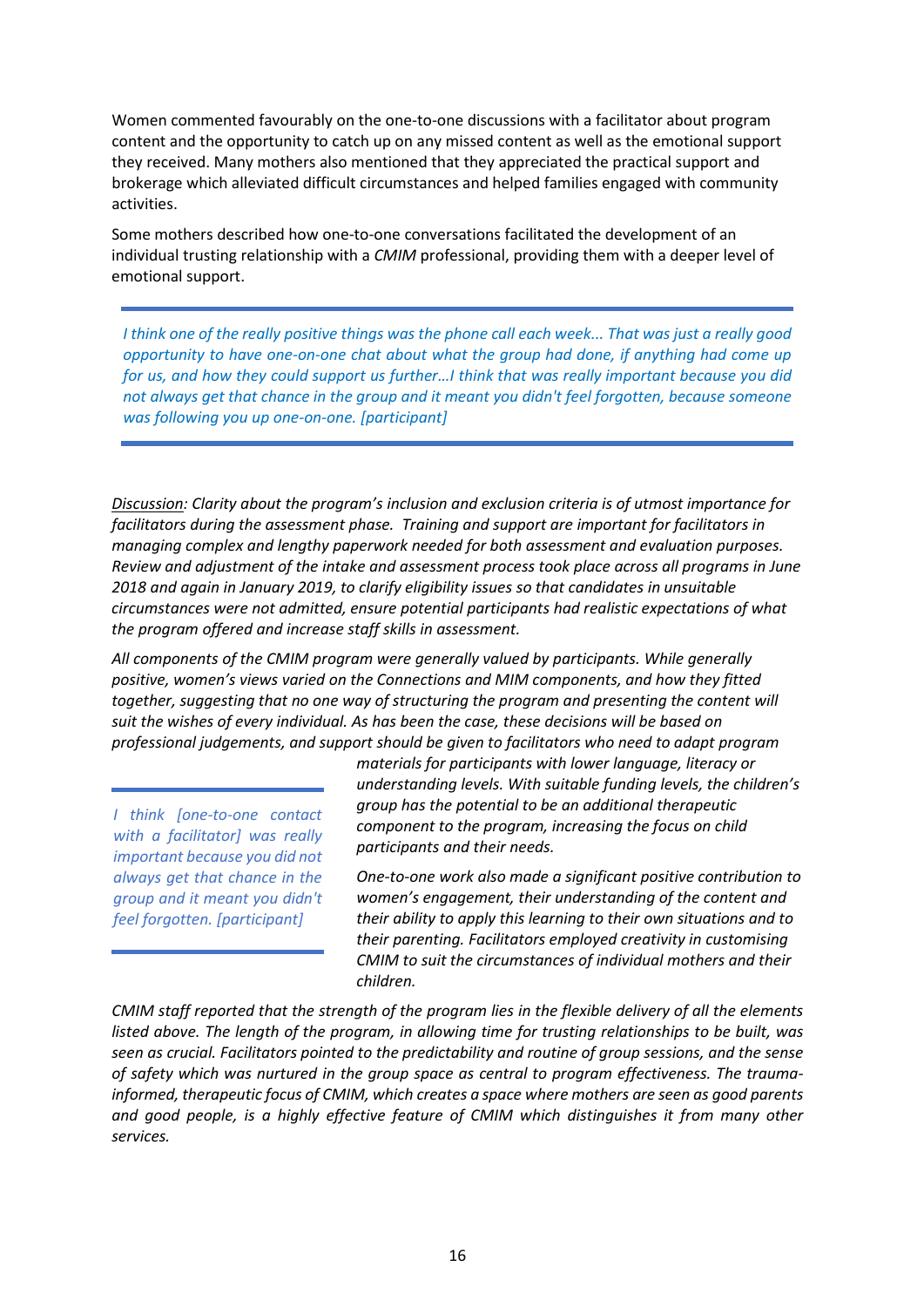*The program has the potential to provide further assistance for families who require some support but are not able to commit to a group program for the full 22 weeks, through the development of a range of alternative service pathways. These could include supported referrals, brief intervention, interim support until a CMIM program is available and suitable, or the separate provision of Connections and MIM programs.*

#### *Issues for Consideration:*

- *Further adaptation of program materials and activities may be necessary to meet individual needs.*
- *Clear communication regarding assessment and evaluation processes and training in these areas will ensure they run smoothly.*
- *With suitable funding, the child worker role has the potential to enhance the therapeutic nature of CMIM for children.*

# <span id="page-20-0"></span>**4 Program content and effectiveness**

In interviews with participants, a number of questions relating to program outcomes were asked, to ascertain mothers' views of their own learning. Almost all participants believed that the program had contributed to their understanding and skills in key areas (see Table 4). These key areas are discussed in more detail in the following pages.

| <b>Question</b>                                                                                                       | <b>Number of valid</b><br>answers | Number (%) of<br>affirmative responses |
|-----------------------------------------------------------------------------------------------------------------------|-----------------------------------|----------------------------------------|
| Did the program give you a chance to talk about parenting<br>with other mothers who have had similar experiences?     | 44                                | 43 (97.8%)                             |
| Did the program give you more confidence in your parenting?                                                           | 44                                | 43 (97.8%)                             |
| Did the program give you helpful ways to cope with anger,<br>worry and stress?                                        | 44                                | 44 (100%)                              |
| Did the program give you time to play with your child?                                                                | 44                                | 44 (100%)                              |
| Did the program give you some more ideas on how to<br>respond to your child in a sensitive and caring manner?         | 44                                | 44 (100%)                              |
| Did the program give you a better understanding of what<br>helps children feel safe and secure?                       | 44                                | 44 (100%)                              |
| Did the program give you a better understanding of how<br>hurtful experiences can impact parenting and relationships? | 44                                | 44 (100%)                              |
| Did the program help you to understand your child better?                                                             | 45                                | 45 (100%)                              |
| Did you notice any changes in your relationship with your<br>child as a result of coming to the program?              | 44                                | 43 (97.8%)                             |

#### <span id="page-20-1"></span>*Table 4: Participant views on program effectiveness*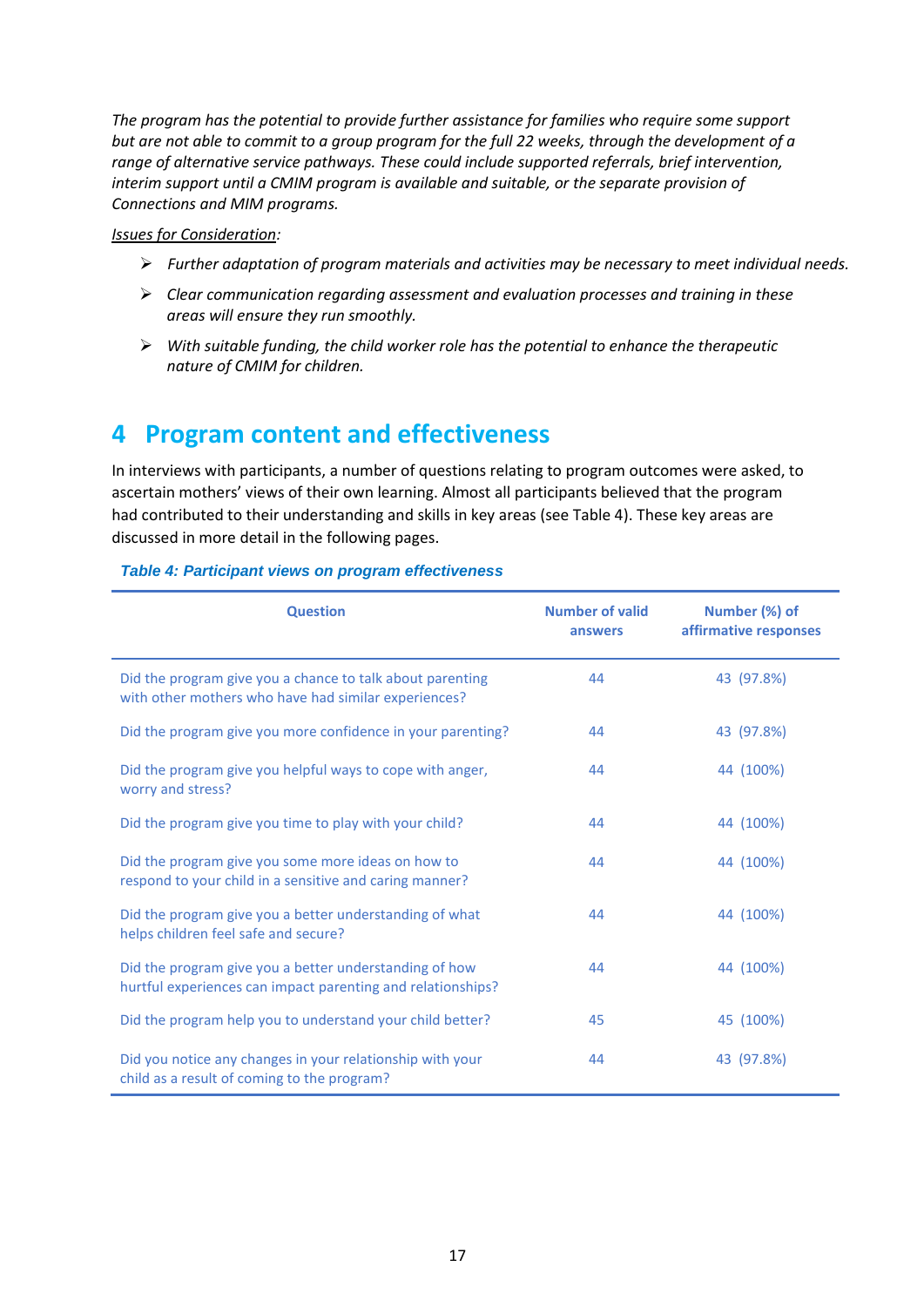## <span id="page-21-0"></span>*4.1 Increased understanding of DFV and its impact on children*

Interviewed women valued the education about DFV and the signs to look for in potential partners provided during the *Connections* component. Some women aimed to use this information to educate their children on DFV and signs of an unhealthy relationship.

All the interviewed mothers reported gaining a better understanding of how the experience of DFV can affect children, and of how hurtful experiences can impact parenting and relationships. This understanding allowed these mothers to better understand and respond to their children's behaviours. Further, most mothers noted that the parenting tips they learned were useful in allowing them to respond sensitively to their children's trauma related behaviours and anxieties.

*I didn't realise that they'd actually suffered trauma to the extent that they had from seeing it all and just being there... and being there and learning about that, it really helped me understand why they were acting the way they were. [participant]*

Many of the mothers also noted that the program gave them insight into how their own behaviour can affect their children and allowed them to work through any resentment or blame they felt

*I suppose it made me stop and process what's actually happened or happening, in terms of the treatment from my ex. Processing that in a healthy way helped me… deal with it and ultimately move through it. [participant]*

towards their child and change their behaviour accordingly.

In follow-up interviews six months after the program finished, most of the interviewed women continued to note the importance of understanding DFV in allowing them to gain self-confidence and move forward. They continued to show insight into how their children were affected by DFV and this understanding continued to influence their parenting. Many mothers reported employing the parenting tactics learned at *CMIM* when faced with difficult behaviours.

Further, during the follow-up interviews, some of the mothers showed insight into understanding how being exposed to DFV during childhood may have affected them themselves.

### <span id="page-21-1"></span>*4.2 Improved mother-child relationship*

Most of the interviewed mothers mentioned that the program allowed them to rebuild and strengthen the bond between them and their child. All but one mother (97.8%, see Table 4) noticed a positive change in their relationship with their child.

All of the interviewed mothers agreed that the program helped them understand their own children better. Many felt better equipped to comfort their children and help them deal with any anxiety or stress they were feeling. All of the mothers agreed that they had gained a better understanding of what helps children feel safe and secure. This is supported by analyses of

participant scores on the "Raising a Baby" scale, which indicate a significant increase in knowledge of their children's social emotional needs and developmentally appropriate expectations both at the post-*Connections* and post-*CMIM* evaluation periods. However, no significant improvement in scores was found in mothers' self-reported parental hostile and reactive behaviours towards their children on the "Parenting Behaviours and Perceptions Towards the Child" scale (Wall & Lawrence, 2019).

*It really has amplified kind of our bond. Like, I'm getting a lot more 'I love you Mummy', a lot more cuddles, a lot more kisses, whereas she used to say 'love you Mum' and then run away, she'll sit next to me and she'll be like, do you want to read a book Mummy. Let's read a book. [participant]*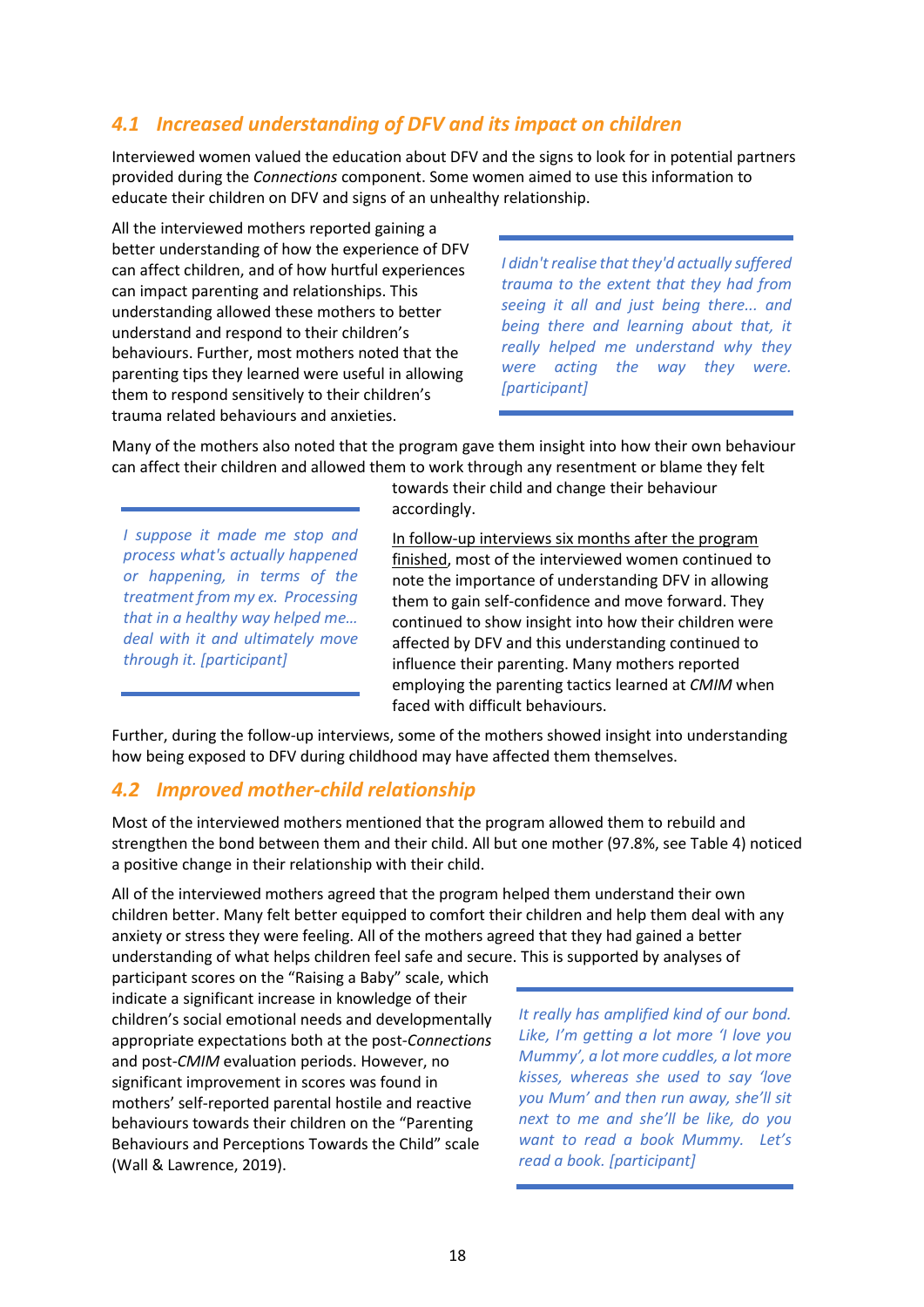*MIM* sessions were seen as instrumental in teaching mothers the importance of spending time and playing with their children and being present when they are engaging with their child. Interviewees were able to describe how they used the communications strategies taught during the program, such as getting down to their children's level, to more easily connect with, and respond more sensitively to, their children. Of the interviewed mothers, 97.8% (see Table 4) agreed that they had learned more ideas on how to respond to your child in a sensitive and caring manner.

Mothers were enthusiastic about the books they received from the program, and many found them useful in both explaining their emotions to their children and helping their children understand their own emotions.

Six months after finishing the program, most women agreed that they felt their bond with their children was stronger than before completing the program. Many mothers continued to use the take-home materials to facilitate communication between them and their child, and most again stated that the program made them understand the importance of spending time engaging with their children. Exercises such as the bucket analogy and circles of security were given as concrete examples of how they acted on their continued awareness of their child's needs and responsiveness to those needs.

*Sometimes I'd go to group and be like, "This week [my child] was just really struggling with this." We'd discuss it, and then I'd go home and I'd try out whatever they said, and come back and go, "Oh, my God it worked." Or "Oh, my God, [my child's] anxiety is not as bad as it was". [participant]*

#### <span id="page-22-0"></span>*4.3 Increased confidence in parenting*

The interviews indicated that one of the main benefits of the program was that it increased mothers' confidence in their parenting. Most interviewed mothers mentioned that the program

*I learnt that I'm not a bad person for what's happened. I'm a great mother regardless of what's happened. I support my daughter solely by myself every day, so we're doing something right. [participant]*

made them feel a lot more secure in their own parenting with 97.8% (see Table 4) stating that the program had given them more confidence in their parenting. Further, analyses of mothers' scores on the "Tool of Parenting Self Efficacy" scale revealed a significant increase in parenting self-efficacy at both time points from pre-*Connections* to post-*Connections* and post-*Connections* to post-*MIM*. Analyses of mothers' scores on the scales for "Parenting Behaviours and Perceptions Towards the Child" also indicated a significant increase in mothers' self-reported parental impact from the pre-*Connections* to post-program measurements (Wall &

#### Lawrence, 2019).

Mothers attributed this change in confidence to both positive feedback and suggestions from the facilitators, specifically mentioning the comments they received on their interactions with their children during the *MIM* sessions, and a deeper understanding of domestic and family violence gained during *Connections* sessions.

Many women mentioned that gaining this self-confidence assuaged some of the self-blame they were experiencing and helped them reclaim their identities. Facilitators also noted this – that women who grew their parenting self-confidence, or found it again, also showed greater confidence and ability to manage other areas of their lives.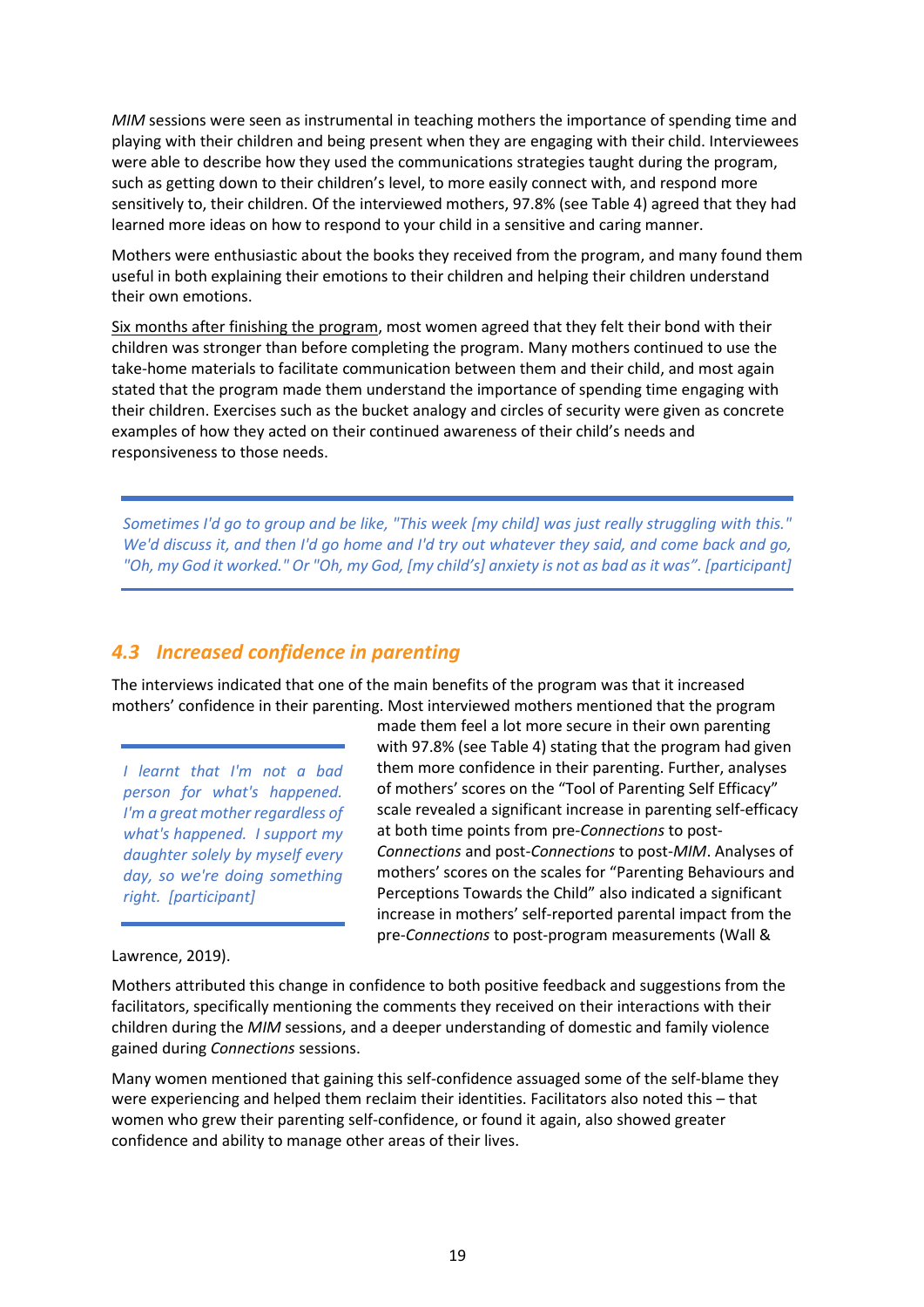Six months after completing the program, the interviewed mothers continued to note the effects the program had on their confidence and felt that this gain in self-confidence had allowed them to

*Doing these exercises and talking about things has made me realize that this connection is special and that it is unique. I am important to him and that was something that I felt my ex-partner had pretty much diminished in me. [participant]*

move forward in their lives. Additionally, the women noted that they had gained a better understanding of the importance they had in the children's lives.

#### <span id="page-23-0"></span>*4.4 Self-care and Stress Management Skills*

The interviewed mothers noted understanding the importance of self-care and stress management as a crucial learning of the program. A central theme that arose from the interviews was the mothers' desire to be a 'good mum'. Prior to the program, this desire resulted in the mothers investing most of their time in managing external stressors such as their ex-partner, court or financial issues and spending any remaining time focusing on their child. This meant that they devoted very little time and effort to looking after themselves.

*It's like looking after yourself as well so that you can help your child. Because if you're feeling anxious and you're feeling stressed and tense and you're in a different zone you can't help your child the best way you can so you've got to look after yourself. [participant]*

Participating in the self-care component of each session allowed mothers to become aware that looking after and taking time for themselves was crucial to giving their children the best care. The interviewed women noted that this component taught them to be kinder to themselves and to practice self-compassion. Many of the interviewed mothers further mentioned that the program increased their hopes of recovery and their optimism about the future. Mothers also mentioned the benefits of the takehome materials such as feeling reassured about their futures after viewing the self-care quotes they received from the program.

The stress management strategies covered in the group enabled most mothers to more effectively manage stress. Of the interviewed women, 100% agreed that they had learned helpful ways to cope with anger, worry and stress (see Table 4). The women specifically mentioned the exercises aiding them when managing external stressors, such as court or issues with their partner, and internal stressors, such as their own mental health.

Further, with the support of the facilitators, and session content focused on stress management, many mothers gained a better understanding of both their own negative emotions and feelings, and their children's frustrations, and learned methods to handle them. The women indicated that this allowed them to be more patient, present and receptive towards their children. Analyses of mother's scores on the Patient Health Questionnaire for Depression and Anxiety found a significant reduction in their combined scores for anxiety and depression as well as for their

*I've learned my coping mechanisms. If I have a letter from the lawyer now and they've had correspondence, I'm not floored by it. I'm just taking it as it is. I'm just glad that my daughter and I are happy and healthy, emotionally, mentally and just not letting it get to me as much. [participant]*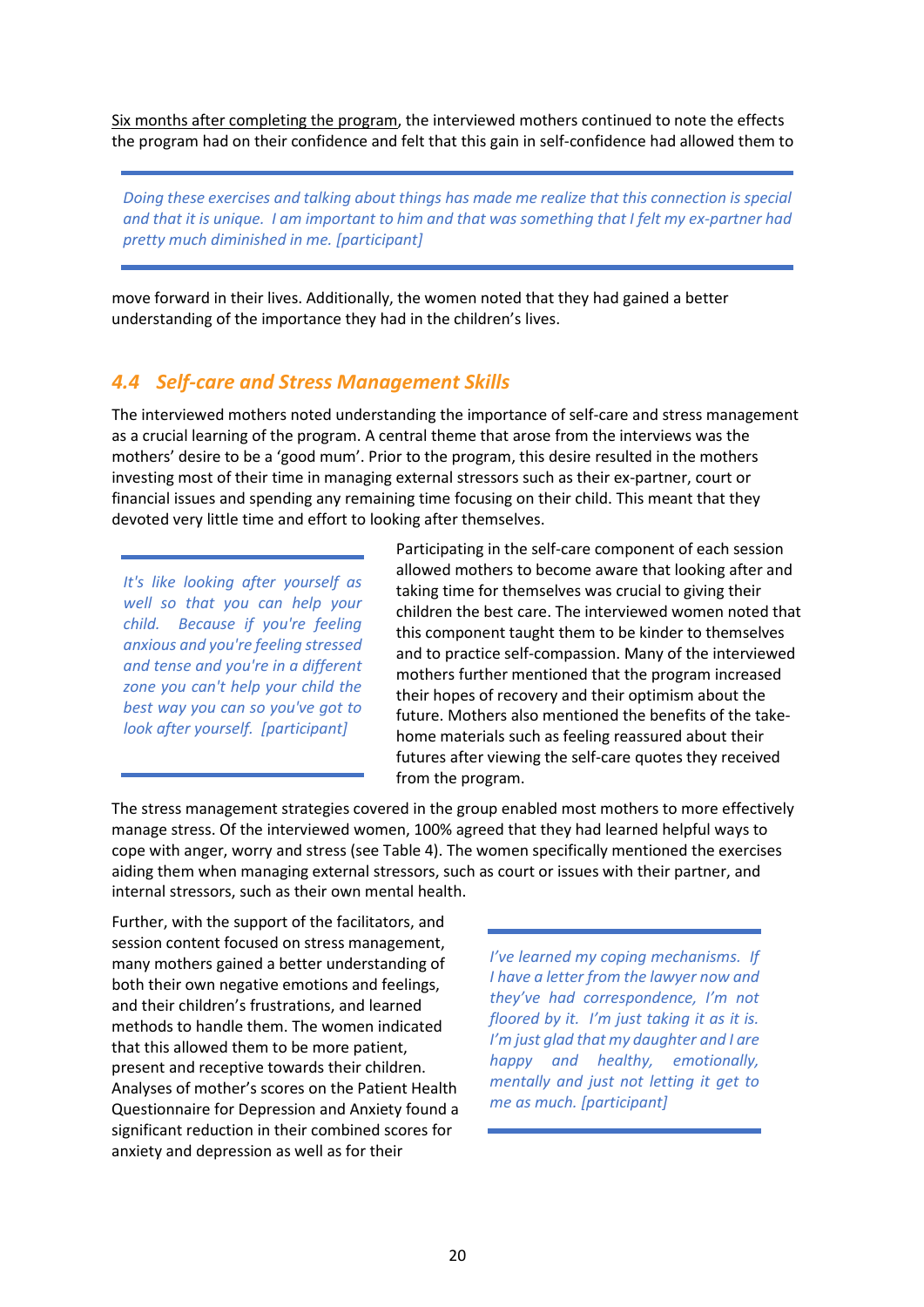individual anxiety and depression scores between the pre- *Connections* and post-*CMIM* evaluation periods (Wall & Lawrence, 2019).

Six months on, responses from the follow-up interviews indicated many mothers had retained the strategies for self-care and stress management they had learned during the program. The women noted the importance of self-care in allowing them to be good parents. Most mothers also continued to show optimism about moving forward and recovering.

Most mothers also continued to use the stress management skills from *CMIM* when parenting. They specifically mentioned employing breathing and calming techniques, meditation and different methods of communicating with their children.

*Discussion: The highly positive feedback from participants reinforces, and adds depth to, the significant changes reported by Wall and Lawrence (2019) on a range of measures. It is clear that participants have gained value from all the areas discussed above – an understanding of DFV and its impacts, improved mother-child relationships, parenting confidence, and self-care, the delivery of program content has been effective. Mothers reported a greater understanding and were able to cite examples of this in action.*

*There was always those quotes that helped you get through. Breathe deeply. It sounds silly, but just those sorts of things sometimes really give you perspective to go okay, you're just going to have to get through it. Yes, it's going to be tough, and yes, you might not feel it, but you will feel better at some point soon. [participant]*

*Tactful prompting and modelling by facilitators assisted mothers to respond to the children's cues and the focus on effectively engaging and communicating with children during MIM sessions. The therapeutic nature of the mother-facilitator relationship and the support from participants group is*  likely to have reinforced the self-care messages and to have played an important role in the *decrease in anxiety and depression scores. It is notable that the skills and strategies learned had not been forgotten by women interviewed six months later.*

# <span id="page-24-0"></span>**5 Peer Support and Social Connectedness**

### <span id="page-24-1"></span>*5.1 Peer Support*

For many of the interviewed women, the peer support they experienced was a hugely important contributor to the value of the program for them, and for some, this tra nslated into ongoing supportive friendships. Over the course of the program, mothers were able to interact and build relationships with other mothers who had similar experiences to their own. All but one interviewee (97.8%, see Table 4) stated that they felt the program gave them a chance to talk about parenting with other mothers who had similar experiences. Some of these friendships were still active six months after the conclusion of the program.

*We still do catch up, yeah. Definitely. Sometimes the girls will be like "Oh my God, I just need to see you girls, I'm having a horrible week this week." Or "I have to go to court again." We'll just catch up, or pop around for a coffee. [participant]*

Most of the interviewed women stated that learning about DFV was instrumental to them recognizing that they were not alone and that many other women have experienced DFV, and described how recognising this helped them to move forward. Many mothers also stated that they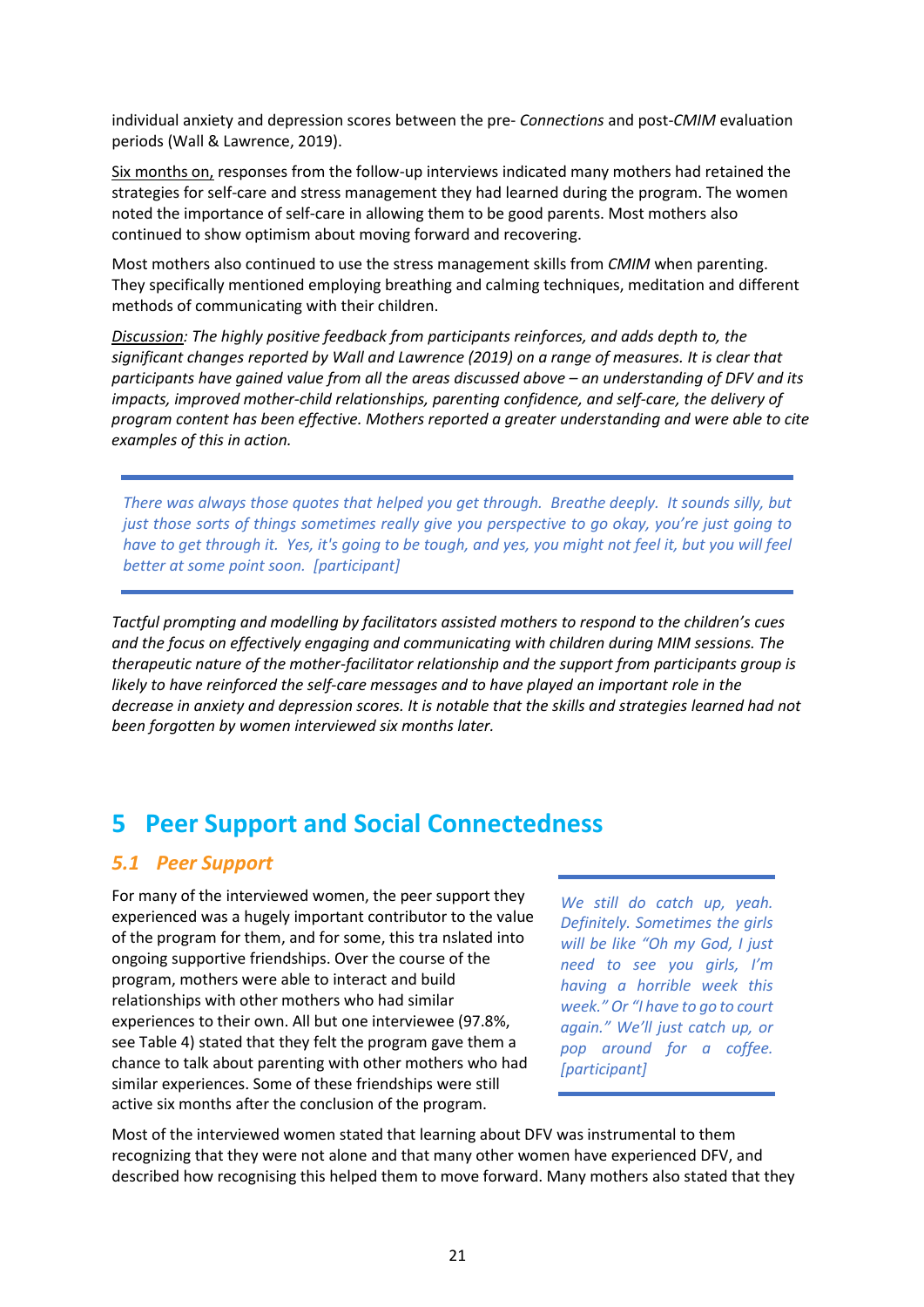appreciated meeting other mothers who had had similar experiences and that having peer support either within or outside the group was comforting. Further, engaging with women who had similar experiences made them feel better understood and validated their experiences. It also gave them

*It's nice to know that there's other women who have been in your situation. You can hear their stories, relate to them, and it makes you feel better about yourself because you think "oh, I'm not alone." There's other women who have been through this. This is what they went through. This is what I went through. This is what they're doing now and how they're moving forward. [participant]*

the opportunity to share useful tips for coping with DFV, parenting and dealing with ex-partners.

While there were some women who sought out long-term friendships with others in the group, others stated they wanted to move past their DFV experience after the program and thus did not

want remain friends with the women from the group. Whilst some mothers appreciated group rules around not discussing their personal experiences in great depth, others found this prevented them from forming strong connections with the other women. However, some mothers found that other participants discussed their personal experiences in too much detail, leading mothers to feel like they were expected to provide support to other women when they did not yet feel in a place to provide this support.

*I think sometimes when 'the facilitator' left the room there was a bit of sharing of stories . . . and for me, I got a bit triggered by that. It was just unfortunate. [participant]*

### <span id="page-25-0"></span>*5.2 Social Connectedness*

Women's scores for the Social Support Scale (Wall & Lawrence, 2019) showed no significant change pre-program to post-program. This scale measures ongoing connections and whether there is someone a woman can rely on, feel comfortable talking about problems with or feel close to. While *CMIM* staff promoted the healthy friendships developed in the group, and linked women to other

*I felt like the program was too short, and I felt like it could have been extended, or even if we had another program that we could go back to, to help support us…It just helped me so much with my feeling, so I felt like it just came to a stop. And then it was like I was left alone again. I was on my own again. [participant]*

*I wanted [my daughter], and I, and [my son] to feel a part of something. [participant]*

services or community activities where appropriate, these ongoing connections do not, of themselves, create social support. Indeed, when interviewed, many mothers wished for *CMIM* to continue beyond the 22 weeks as they missed the support and social interaction and felt isolated once the program had ended.

Many mothers also described gaining further support for themselves and their children as one of their primary reasons for participating in *CMIM*.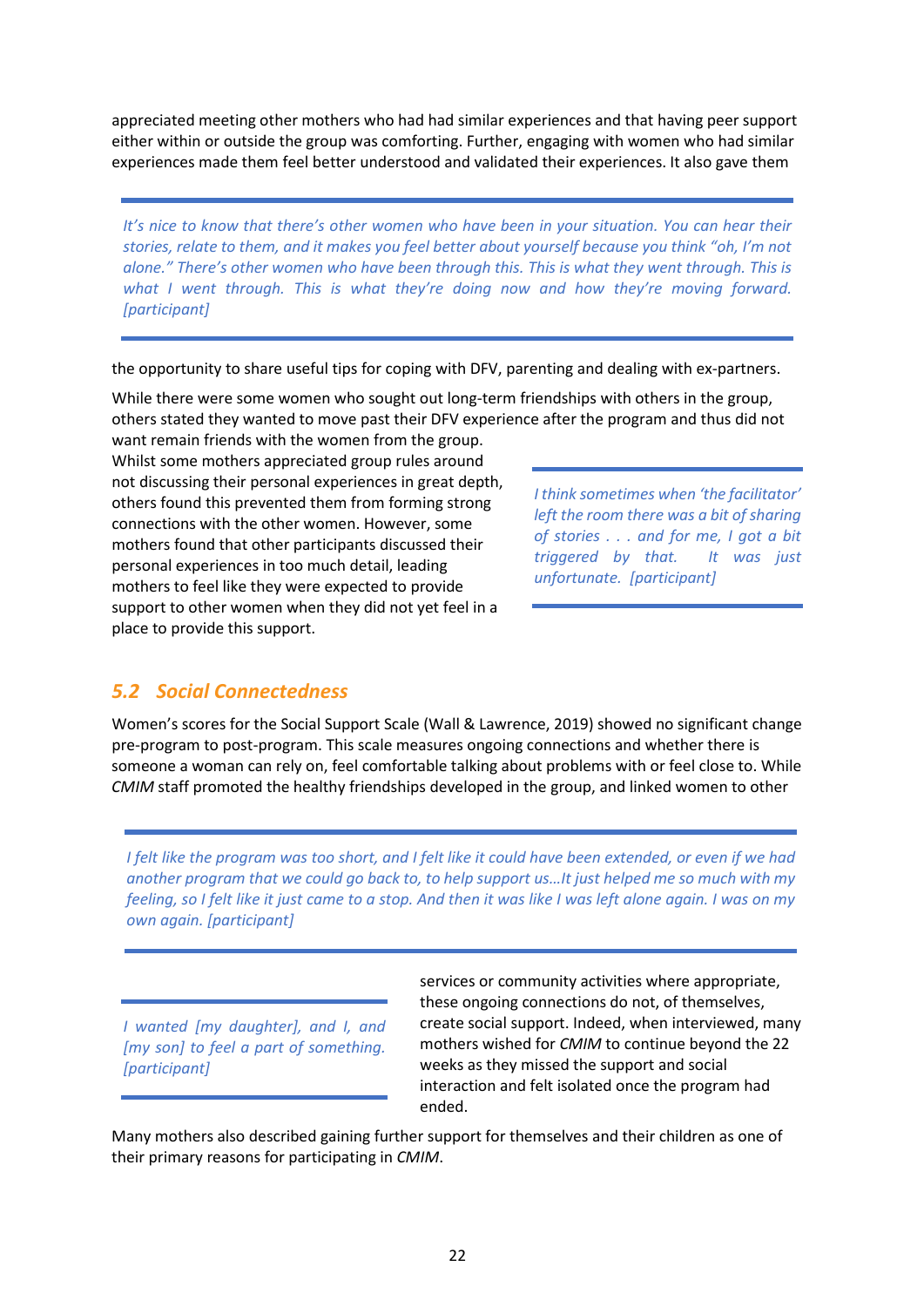To better understand the social support networks of families who have experienced DFV, interviewers discussed with women their support networks at the end of the program, in the domains of both family and friends, and formal service provision. Unfortunately, without similar information being collected at the commencement of *CMIM*, it is not possible to comment on any changes in these social support networks, or what effect participation in a program like *CMIM* has

*I tried to reach out to different services. There wasn't anything specific that could really help me or support me. I guess I just wanted support. [participant]*

on social connectedness. However, these discussions demonstrated the variation in social support networks for families who have experienced DFV - some families being extremely isolated, while others received support from numerous services. Some mothers received a lot of positive support from their families and multiple friends, whilst others have had to move away from their support networks and are no longer in contact with them.

The following case studies have been compiled based on

is concerned about his substance use. Olivia says that

Olivia describes having numerous people she can turn to for support. As well as having a close relationship with her parents, who help taking care of Jessie, Olivia also receives emotional support and advice from a close friend whom she sees once a week. Olivia's cousin also helps out with Jessie, and she and Olivia

Paul never responds to this request.

these discussions with participants, to provide some insight into how levels of support and connectedness can greatly differ for victim/survivors of family violence. Names and identifying details have been changed.

#### **Case Study 1: Olivia and Jessie**

Olivia is the mother of daughter Jessie, aged 13 months. Since ending her relationship with Paul, Jessie's father, Olivia and Jessie have moved in with Olivia's parents. Paul continues to live in a house owned by Olivia but refuses to contribute to the mortgage or move out of the property. Olivia has engaged a lawyer for assistance in getting her house back. Although she has only met her lawyer three or four times, they email regularly, and Olivia finds her very helpful.

*I don't know how I would have done it without my mother and father. I can see how people can't get out of these situations. I don't know how I would have done it without them.* 

Olivia has minimal contact with Paul outside of legal proceedings. Occasionally, Paul will contact Olivia and ask to see Jessie. When this happens, Olivia will ask Paul to complete a drug test, as she

*When she [the lawyer] took on my case, I just felt pure relief because she was really good at what she was doing. That was absolutely invaluable.*

catch up for a chat every three weeks.

Olivia has also found several services very helpful. Soon after Jessie was born, a Maternal and Child Health Nurse helped Olivia recognize Paul's tactics of coercive control and referred her to the

*CMIM* program for further support. The MCH Nurse visited Olivia and Jessie every couple of weeks for three months after Olivia separated from Paul. When Olivia began *CMIM*, both she and the MCH nurse agreed that Olivia and Jessie no longer needed these visits.

The MCH Nurse also referred Olivia to a family violence counsellor. Olivia saw this counsellor for *She [the counsellor] said you're good to go. I don't think there was anything else I was connected to. But there was nothing else I felt like I needed to be connected to. I was amazed at what was out there and what I was receiving.*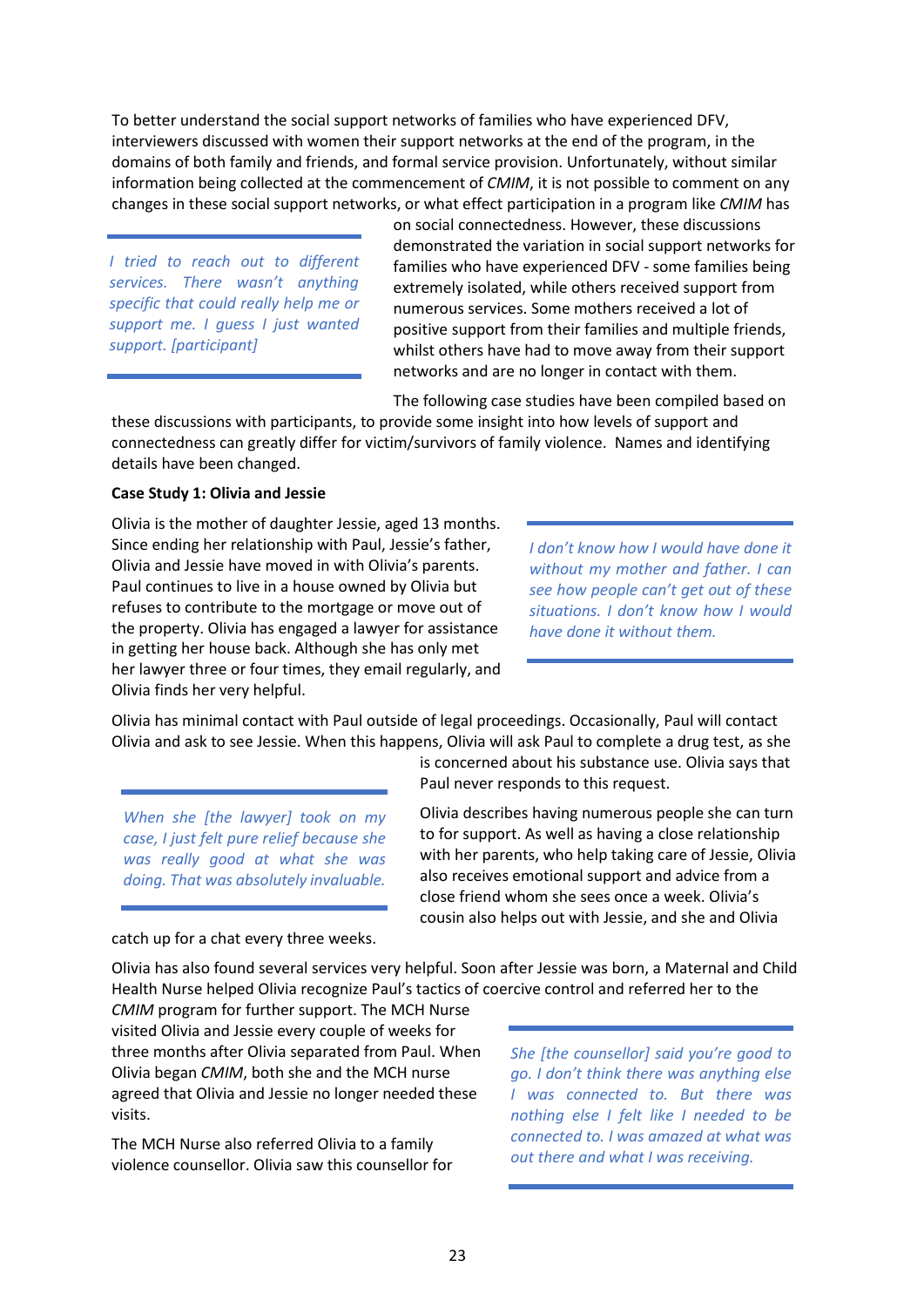several months whilst simultaneously participating in *CMIM*. Olivia had previously seen a couples counsellor with Paul, whom she found really unsupportive. The couples counsellor had failed to recognize Paul's behavior as DFV, instead describing Paul's violence as 'cultural differences'. Olivia had a good relationship with her new counsellor and felt she received lots of practical advice, particularly around going to court. Olivia stopped seeing her counsellor just before *CMIM* ended, because they both felt she no longer needed the counsellor's support.

Olivia really enjoyed participating in *CMIM*, particularly mentioning the one-on-one conversations she had with the *CMIM* facilitators. Although she's sad that the program has finished, Olivia feels she can contact the *CMIM* facilitators for advice at any time.

*To be honest, I think apart from my parents, the counsellor, my friend and my cousin, there wasn't much else. I wasn't reaching out to anyone else. That was it. That was all I needed.*

Since finishing *CMIM*, Olivia and Jessie regularly attend swimming lessons, music classes and story time activities at the local library. Olivia continues to feel supported by her lawyer and isn't currently engaged with any other services. She feels well supported by her family and friends and plans to reconnect with her counsellor in the future if she feels she needs extra support.

#### **Case Study 2: Melanie and Kara**

*I don't really get much support, like, I have to work it out by myself really.*

Melanie is mother to her three-year-old daughter, Kara, and separated from Kara's father, Tim. They see Melanie's father, Bill, most days. Bill and Kara have a very strong and loving relationship, and Bill cares for Kara when Melanie attends appointments. Melanie describes her relationship with her father as positive, but feels Bill provides more practical support

than emotional support. Melanie has a couple of friends that she feels she can talk to, however, they all live far away from her so she doesn't see them very often.

Kara sees Tim every second week, although Melanie says Kara doesn't like visiting him. Melanie and Tim are only in contact when Kara is sick. Kara has been experiencing some health problems over the last few months which have resulted in a couple of hospital stays. These hospital stays, as well as ongoing financial issues and court attendance, have meant that Melanie and Kara have missed quite a few *CMIM* sessions. However, despite missing sessions, Melanie found the *CMIM* facilitators very supportive and she also enjoyed talking to the other mums in the group.

Melanie has been seeing a family violence counsellor fortnightly for over a year. Her counsellor

referred her to the *CMIM* program. Over the last two months, Melanie has had so many other appointments with her lawyer and Kara's doctor that she's had to keep rescheduling her appointment with her counsellor. Her counsellor warned her that if Melanie reschedules again, she will have to close her case. Melanie is worried because she already knows that she has to reschedule their next appointment. Melanie said, "I think that I'm not going to have a family violence counsellor anymore...She's my only support at the moment."

*They [the financial counsellor] didn't help. They just told me things I already knew.*

Recognising Melanie's limited supports, *CMIM* facilitators linked Melanie with a financial counsellor and a children's counsellor. Melanie met with the financial counsellor for one session but didn't get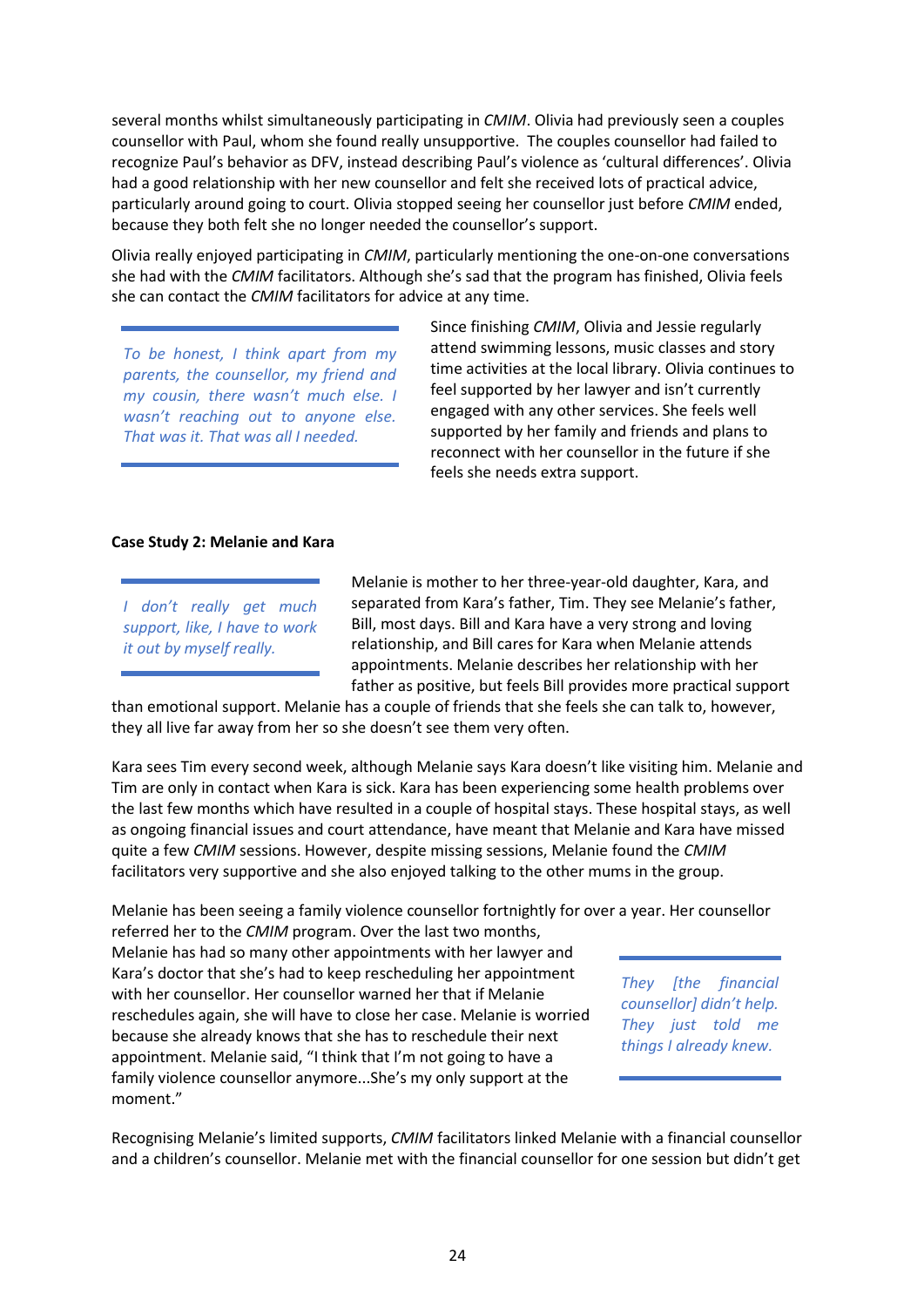much out of their meeting. Melanie contacted the children's counsellor to set up an appointment, however, they never called her back.

*I don't want to be alone. After this group, I have got nobody.*

Kara doesn't yet go to kindergarten but will be starting next year. Melanie has tried to get Kara involved in activities however, she says that Tim has prevented Kara from attending.

Melanie is not sure where she is going to get support after *CMIM* ends. She has tried contacting a specialist family violence service for case management, but she is waiting to be assessed. She wishes that the *CMIM* facilitators could provide longer-term support beyond the *CMIM* program.

#### **Case Study 3: Hasini and Yesa**

Hasini and her two-year-old daughter, Yesa, have been living in a refuge for a few months. Hasini's family live overseas, and she has very limited supports in Australia. Neither Hasini nor Yesa have

any contact with Dev, Yesa's father, and are both protected by an intervention order.

Hasini is currently going through the Family Law Court and is receiving support from Legal Aid but doesn't find her lawyer helpful. Hasini says that her lawyer doesn't provide her with enough information, which makes her feel very stressed.

*I'm with Legal Aid, and whenever I try to talk to her [the lawyer], I can't really reach her.*

*My case manager is literally the one person that I have here that I can count on because my family's not here.*

Hasini feels extremely supported by her refuge case manager. Her refuge case manager has assisted Hasini with setting up Centrelink payments, goes with her to court and helps care for Yesa. Hasini's refuge case manager also referred her to *CMIM*. Hasini also receives emotional support from the other women living at the refuge.

Hasini and Yesa

enjoyed taking part in *CMIM* and got on well with the other mothers and children in the group. Throughout the program, Hasini met with one of the *CMIM* facilitators several times just to talk. The *CMIM* facilitators also provided Hasini with vouchers which she found greatly helpful as, at the time, she was not receiving any income.

*There were lots of things happening at the time, still are happening. But I think that if I didn't have CMIM, it would have been worse.*

Since *CMIM* finished, Hasini and Yesa remain supported by their refuge case manager and the other women living in refuge. She is not sure who will support her when she inevitably moves out of refuge.

*Discussion: The importance of peer support in helping women realise they are not alone in their situation cannot be over-estimated, and supportive conversations and social activities were mentioned by many women. Based on "Opportunities for connection with others with similar experiences" scores in The Trauma-Informed Practice Scales (Wall & Lawrence, 2019), the value of peer support appears to have been felt more strongly at the beginning of the program than at the end. It is possible that women were more aware of the complications of making new friendships by the end of the program, although facilitators maintained the delicate balance of promoting connections between women and encouraging women to set healthy boundaries when a relationship became too one-sided and not mutually supportive.*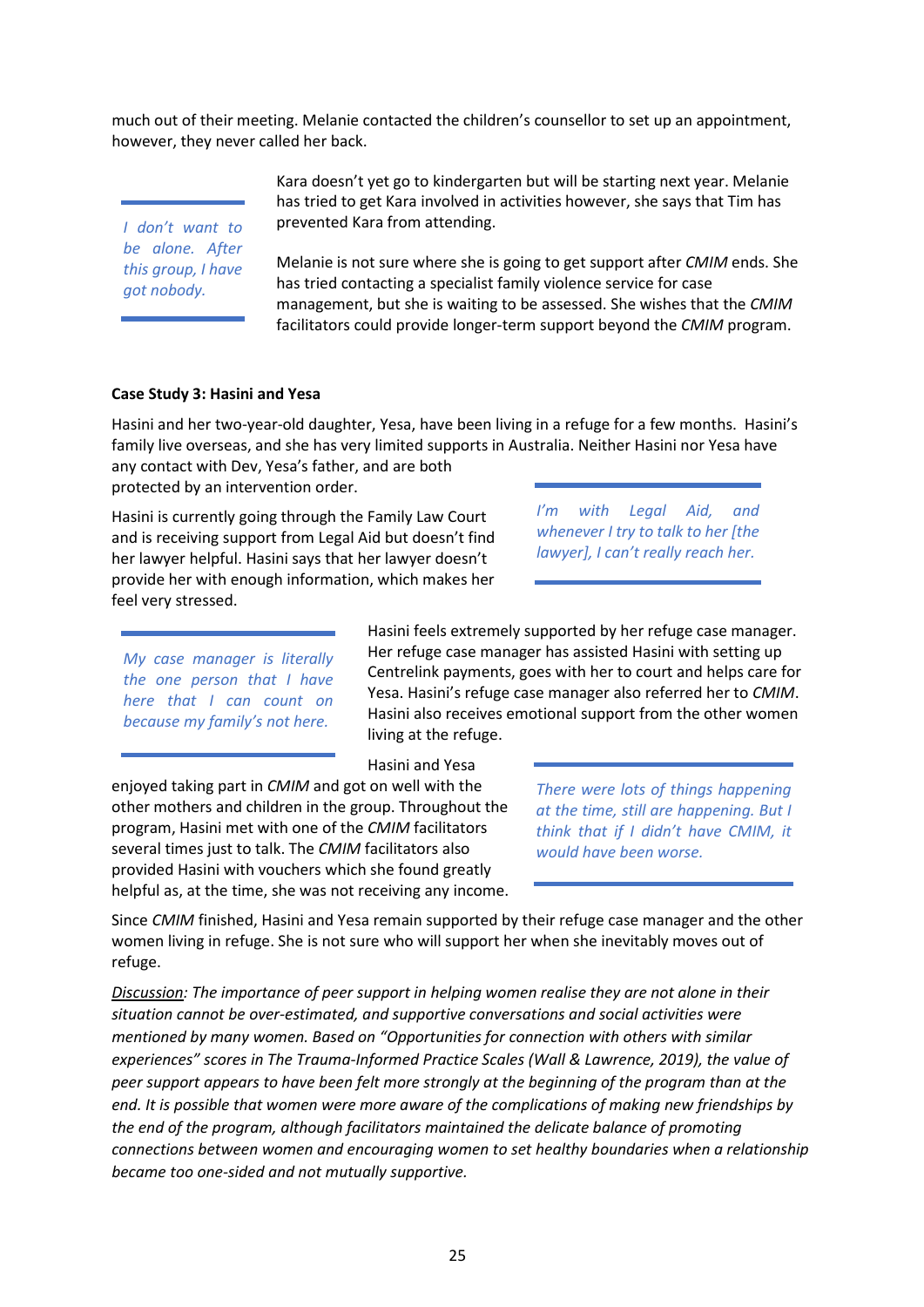*Women's support networks - of family, friends and profession al support - are frequently sabotaged by DFV perpetrators, and the experience of social isolation is a very common one. The CMIM program promoted healthy social connectedness within the group environment by assisting women to connect with the formal services they needed and to community activities* 

*Because it's putting you in touch with all these people who are going through this crisis, and… you're a helper, you want to help other people. So, I think it can be a bit of an issue… It was really good that I had [the facilitators] to point out to me, "Hey… these problems aren't your problems; you direct them to us" … I think that's important advice to have. [participant]*

*and organisations. However, as the case studies show, a number of factors affect each family's* 

*You can't be there for someone else when you're trying to fix yourself. And so, I actually distanced myself from one [friendship] . . . because I felt like, "No, I can't take on board more than I've got". [participant]*

*situation. The program does not have the scope to assist women to heal fractured relationships with family and friends, and DFV survivors become ready to trust and develop new relationships at their own individual pace. What looks like a similar level of social connections may be experienced as supportive by one woman while another woman may feel that she is on her own.*

*This is an area, however, where many families are vulnerable, and it is important that trauma-informed services improve their approach to this problem.*

#### *Issues for Consideration:*

 *Programmatic approaches which promote healthy, supportive family and social relationships for families who have experienced DFV will complement programs such as CMIM.*

# <span id="page-29-0"></span>**6 Women's experience of the program**

Many women saw *CMIM* as an opportunity to heal and move forward. Mothers wanted to meet other women with similar experiences, or saw the program as an opportunity to break their routine

*To kind of get out of my comfort zone, get to mix with other mums and maybe have a bit of a social interaction and just sort of break from my normal routine. [participant]*

and try out a new experience that would allow them to be less socially isolated.

Women aimed to learn more about DFV, strategies for coping with stress and parenting after DFV. They wanted help understanding both their own experience and their children's, and were looking for advice on how to minimize the impacts of DFV on their family

While not all women had a clear idea of what they would gain from the program, they did want

something to change in their relationship with their children. The goals set by many mothers were centred on gaining support for both themselves and their children after DFV - specifically, to attain assistance in rebuilding their relationship with their child and becoming better mothers. Some mothers also mentioned wanting support in dealing with external stressors such as their ex-partner or court. Mothers who could remember the goals they set with facilitators reported in postprogram interviews that they had met these goals.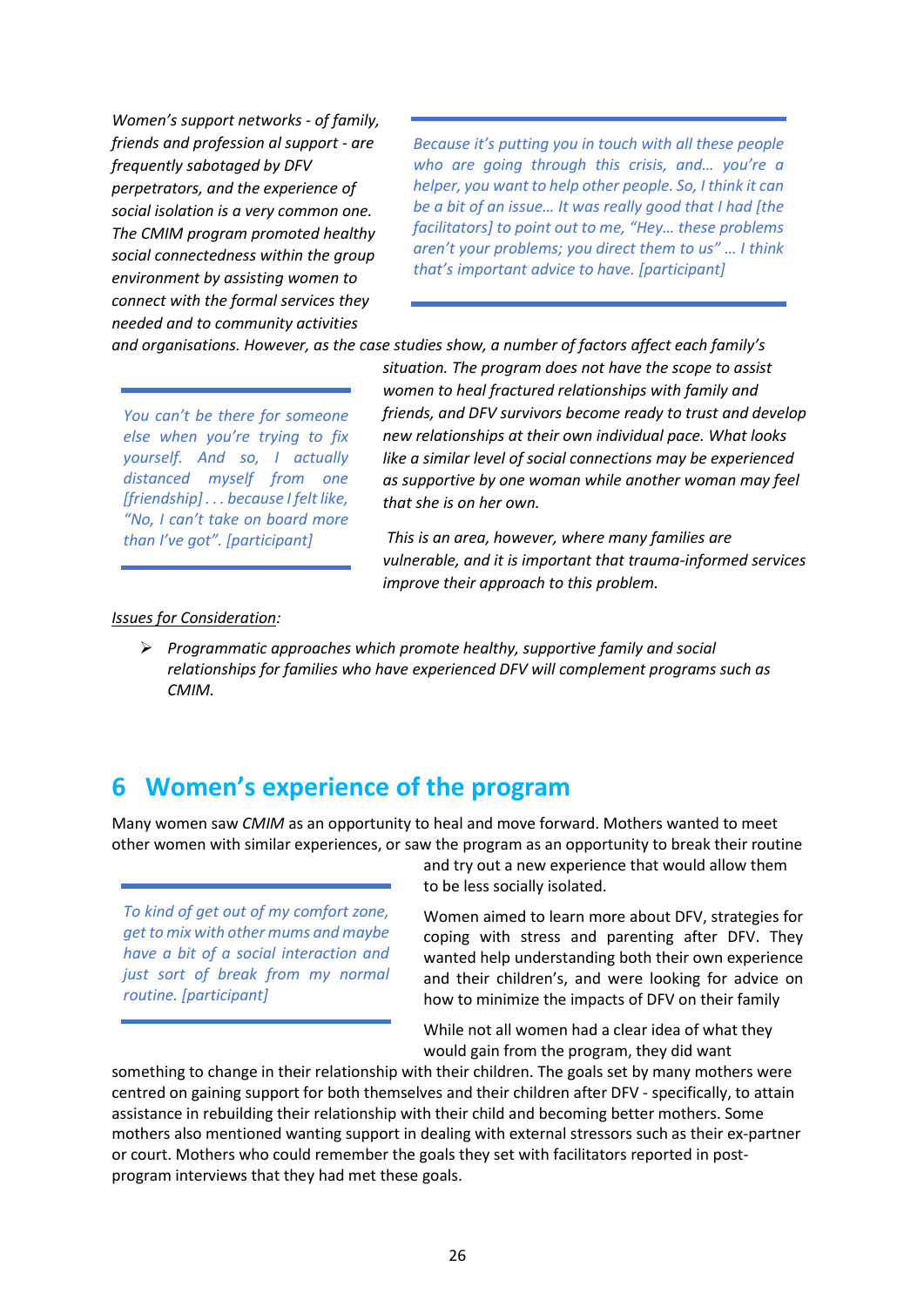*I wanted to understand more about how family violence affects the children, and how you can help them and change it, and try and fix it. [participant]*

Women reported that their experience was hugely determined by the quality of their facilitator. Most interviewees described the facilitators as empathetic and understanding and expressed how instrumental this was in creating an environment in which the participants felt comfortable sharing and discussing sensitive topics. Of the interviewed mothers, 100% (see Table 4) agreed immediately post-program that the facilitators understood them and the challenges they were facing. This relationship with the facilitator appears to have been important in creating an environment where women and children felt comfortable – changes in facilitator were criticised and deprecated by several interviewees.

*They didn't treat us like we were people with issues who were less or something… they treated us as equals and just women trying to get through life and thrive and I think that's really positive. [participant]*

Further, most of the mothers stated that they believed the facilitators to be knowledgeable and skilled. Facilitators tactfully recommended solutions and strategies to mothers to aid both their own recovery and their difficulties with their children. While one mother noted that she felt her facilitators were too forceful in making suggestions however, most they were grateful the facilitators did not force them to make changes but instead, recommended strategies they could employ.

Many women also appreciated the support they received from facilitators in dealing with challenges occurring in their lives outside the group. Specifically, some women stated that they

received support and advice on how to manage contact with their ex-partners and court-related issues. Further, some mothers appreciated receiving material support such as vouchers for taxi fares, practical items such as a pram or activities they could do with their children.

*[The facilitator] was very calm and very welcoming and really, she just had that nurturing, caring aura about her, she made it a really nice experience. I didn't feel embarrassed, I didn't feel ashamed, I felt comfortable and able to speak to her comfortably. [participant]*

Six months on, whilst one mother stated that she did not feel comfortable with one of her facilitators who she felt judged by, most of the interviewees continued to express how empathetic and comforting they found the facilitators to be. Many of the mothers still felt comfortable reaching out to their facilitators to ask for help or for a referral well after the program had finished.

*Discussion: The interviews speak to the importance of the facilitator-participant relationship in creating a therapeutic environment. The development for almost all women of a trusting relationship, emotional support and positive reinforcement, was an important factor for women to build their confidence and to feel safe enough to engage with sometimes difficult program content. Facilitator skills in engagement and positive support were critical to the success of the program. High scores in the Trauma-Informed Practice Scales support what women said in the interviews (Wall & Lawrence, 2019).* 

*I think who is the leader of the group is probably very key. So, I think [my facilitators] were very well-equipped to do this job well but I think you could have people who maybe weren't as experienced or confident and that might mean it doesn't work as well. [participant]*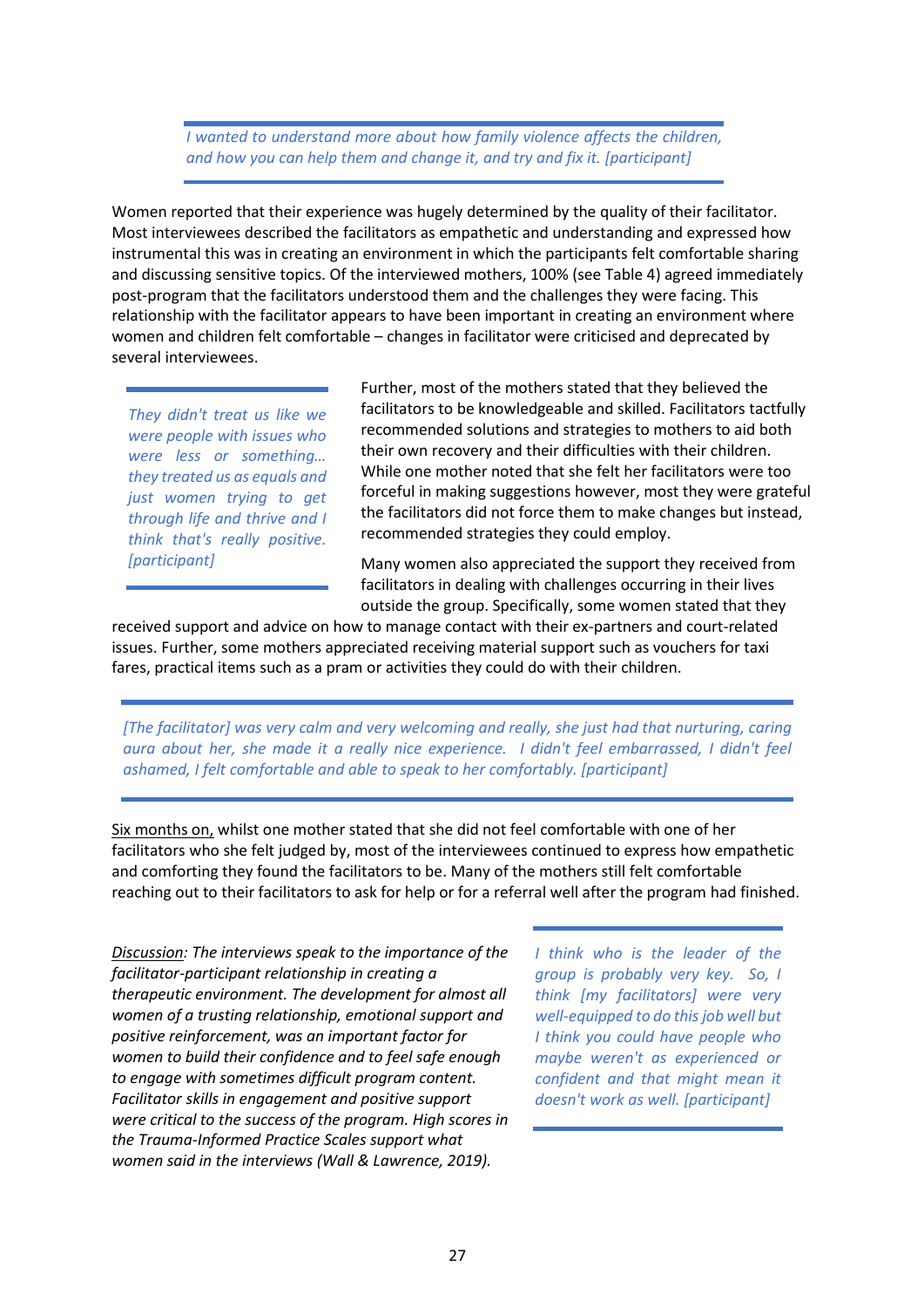#### *Recommendation:*

 *Facilitator skills in engagement and therapeutic trauma-informed practice are critical to the success of the program.*

# <span id="page-31-0"></span>**7 Children's experience of the program**

*Her confidence has grown. She loves singing there. She loves playing . . . She's made little friendships with a couple of children her age. So, it's been good for her. It's been really good for her. [participant]*

Most of the interviewed mothers stated that they felt their children had a positive experience and were well looked after during the program. They noticed positive behavioural changes in their children, and that their child's confidence had increased, often attributing this to the praise they received from facilitators and the opportunity to play with and successfully befriend children of the same age. Many mothers noted that their children became more comfortable around other people and more outgoing.

Facilitators spoke of how they strived to create stability, routine, and safety in the group environment, with freedom within clear boundaries, and told many stories of children who blossomed in confidence during the program. Some mothers noted that having a positive routine gave the children a sense of stability and something to look forward to each week. Many mothers noted that at the conclusion for the program, the children would continue to look forward to the group and were disappointed when they did not attend.

*Seeing those relationships rebuild, to know that a child now trusts that mum is actually going to be emotionally available, and they're seeking them out again… The other thing that you see is the child return to mum, so the child being able to go and explore and play, and then come back to mum… and mum responding to that. It's nice to see that change and that play out. [facilitator]*

The separation of mothers and children during

the *Connections* component was a challenge for many children, who took a while to settle in the child only group. However, facilitators reported that their management of the separation became more skilled with experience, and that most children enjoyed the child-only group. Many mothers found that, after being separated during the *Connections* sessions, their children were more confident that their mothers would come back for them and thus were less anxious when separated and able to be more independent. Some mothers also noted an increased capacity in their children to understand and self-regulate their emotions, such as anger and anxiety.

The group spaces observed by researchers were cheerful engaging spaces, where great care had gone into thinking about how things were set out to provide a arrange of play opportunities for children and their mothers. However, some facilitators reported that they had been unable to obtain premises with adequate space for older children to move around, particularly advocating for the availability of an outside play area.

Six months after the program, mothers continued to note the changes in confidence, independence and sociability that occurred in their children over the course of the program. In some cases, these behavioural changes carried over to other contexts such as at kindergarten.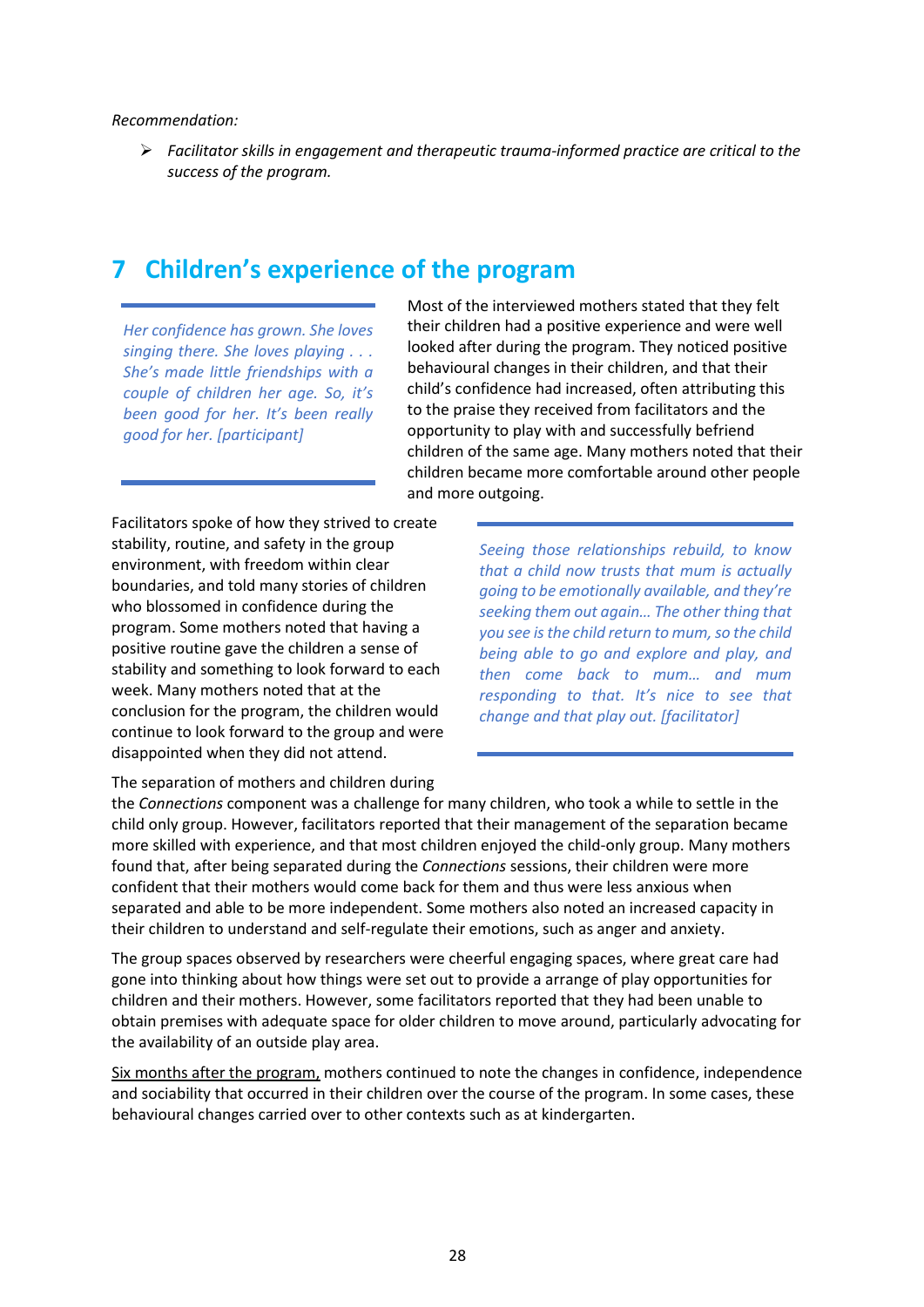*Discussion: The stability and routine of the group sessions, in both the children's group and MIM, appears to have created a safe and enjoyable environment for the children who attended the program. Facilitators were conscious that their engagement with the children should support the primary mother-child relationship, and created warm welcoming environments for the children to play in.* 

*She is just more aware of her emotions now. Before, she never used to say, "I am happy today. I am this today. I am sad." Now she knows all the emotions and is very open and expressive about that. [participant]*

#### *Issues for Consideration:*

 *Where possible, premises with outside play spaces should be used to allow older children more freedom of movement, easing the pressure for the child during the two-hour group time.*

# <span id="page-32-0"></span>**8 Staffing Issues**

### <span id="page-32-1"></span>*8.1 Recruitment and retention of staff*

Over the two years of the program's life as a demonstration project, there were a number of challenges in recruiting suitably qualified and experienced staff, as well as some destabilising turnover of staff. As discussed in the interim report, the causes of these difficulties are unclear, but are likely to include:

- the part-time and time-limited nature of the facilitator positions;
- the intensity of running two groups each week over a long period of time, with little break between one program and the next;
- small staff numbers, with few backup staff to support leave arrangements.

*Discussion: Recruitment of a larger pool of trained staff within CMIM organisations would allow for the development of a more integrated staff team, facilitating back up and support, and lessening the intensity of service provision. Strategies such as these were already occurring or under consideration in CMIM organisations towards the end of the pilot, but are dependent on ongoing funding arrangements.*

#### *Issues for Consideration:*

 *The establishment of a pool of workers with ongoing employment in the organisation, who are trained to deliver CMIM, will provide back-up for CMIM facilitators and may assist in retention of staff.*

### <span id="page-32-2"></span>*8.2 Staff training and support*

One of the key strengths of *CMIM* is the passion and commitment of its staff at all locations where it is delivered. Staff interviews provided evidence of the responsiveness of facilitators to issues arising and the many creative ways in which the group environment, group activities and other aspects of program delivery were continually adjusted to suit the individual and group needs of participants.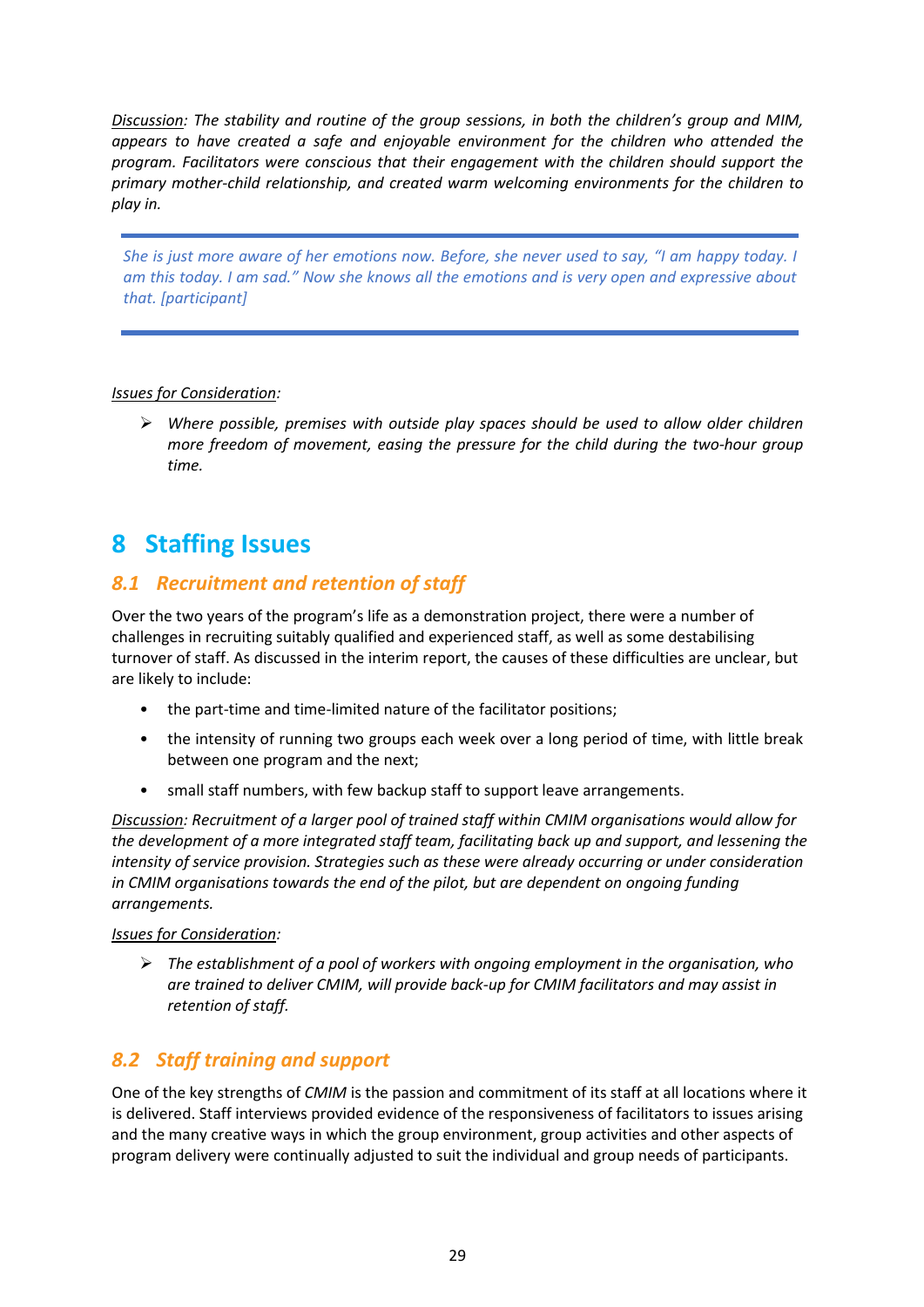The importance of highly developed skills in the areas of trauma-informed therapeutic work, and a knowledge of family violence, child development and attachment was also highlighted.

Almost all facilitators interviewed had completed *Connections*, *MIM* and CRAF training, though not always prior to the start of their group role. Those staff who did not complete this training were those who came into the program at a later stage to replace another staff member, *. . . to walk with them a little way towards teaching them that the world has good things for them, and that they are good people, I find it really rewarding, and quite profound. [facilitator]*

and they were mentored by more experienced colleagues. The training and the manuals for the two group programs were positively viewed as good introductions to these programs, though the *Connections* manual needed considerable adaption to fit the Australian DFV context at the outset.

*So much of the work is around mum understanding the child's needs and why they are doing certain behaviours and mum understanding how to regulate self, or how to manage those behaviours and mum understanding how that then--she can do that as well with her child and help regulate him, or whatever it is. It's like education of mum and education of child and modelling that kind of brings it together. [facilitator]*

While there was some variability among facilitators in the amount of experience and knowledge they reported having in relation to trauma, DFV and working with survivors in a therapeutic way, there is evidence of considerable development of skills and understanding throughout the life of the program. Facilitators had found their own training through organisational support, their own research, or relied on past qualifications and experience. Levels of confidence among facilitators varied, with some wanting more training in these areas. However, *CMIM* management reported good levels of skills, as observed in regular consultations.

A number of opportunities for reflective practice, supervision and professional development were available to *CMIM* facilitators:

Supervision varied from site to site, ranging from a very basic accountability level, to reflective discussion about individual clients. The quality of supervision improved with the establishment of the team leader position.

Communities of Practice were valued, both for the rich discussion between professionals from a variety of backgrounds, and for the discussion about specific issues arising in groups – Angelique Jenney's expert input was acknowledged. Facilitators appeared to most value specific topics informing *CMIM* practice, which for those outside Melbourne, make these meetings worth the travel.

Support from the *CMIM* clinical coordinator was highly valued, both in terms of the value of consultations and of her provision of literature and other resources for use with clients and to supplement the program manuals.

The team discussions before and after each group session (referred to by facilitators as pre-brief and de-brief) were not only essential to share information, coordinate support for clients and plan the group sessions themselves, but also provided opportunities for reflective practice and peer support.

The levels of frank and open discussion required for joint group facilitation were initially challenging for many facilitators, particularly those coming from a case management rather than a therapeutic practice background. In some locations, the presence of a skilled team leader or senior practitioner familiar with this style of working assisted facilitator partnerships to function smoothly, manage tensions and provide support and containment.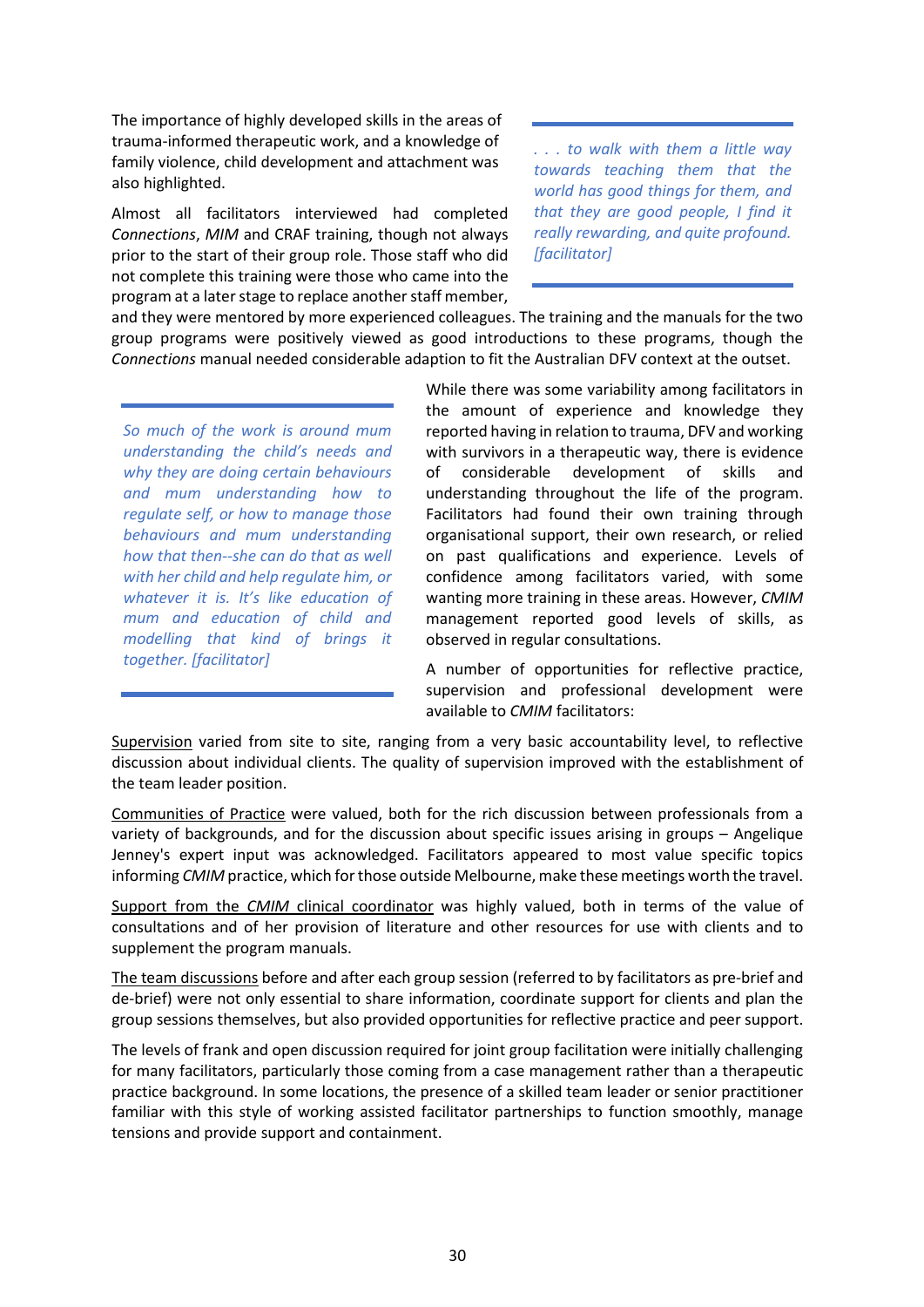De-briefing for facilitators, in relation to the support they provide clients and the traumatic experiences they hear about, is essential for supporting practitioner well-being, particularly in light of the length of the program. Some facilitators have received de-briefing though supervision, and others have set up arrangements for themselves, but there has been no systematic attention paid to this aspect of worker support to date.

*So they see their child like the problem child, the naughty child, he's this, he's that. And so for us to be able to say, "He's so funny. Look at how funny he is. We've had such great laughs with him." Or to just help the mums… little things. "He was kind to another child. Look at how strong he is." Just to write a different narrative around their child. [facilitator]*

An ongoing focus on facilitators having highly

developed skills in the areas of trauma-informed therapeutic work, and a knowledge of family violence, child development and attachment is essential, through prior education and experience, specialist training (beyond *MIM* training) and ongoing supervision specific to *CMIM*. Due to changes in management over the last twelve months, and the demands of early implementation of a new program, there has been no coordinated focus on these issues to date, although adjustments such as the provision of local support through team leaders have been effective.

*I'm just so pleased that it's there for mothers who need it. I'm so glad I was able to be there for it and go through the 18 weeks. As I say, I wish all mothers could do this course, to understand your child better and yourself better. It was just absolutely brilliant for that. I'm very happy that I got to do the program. I'm honoured that I got to do it. [participant]*

*Discussion: Under the leadership of Kids First, the CMIM organisations provided a range of opportunities for reflective practice, supervision and professional development. These developed over time as the implementation of the pilot progressed. The presence of a skilled team leader or senior practitioner experienced in collaboration in therapeutic group work situations is important to assist facilitator partnerships to function smoothly, manage tensions and provide support and containment.* 

#### *Issues for Consideration:*

 *In future implementations of CMIM, organisations can build on the excellent framework of supervision, support and training that was developed during the pilot, including high quality clinical leadership.*

# <span id="page-34-0"></span>**9 Interagency collaboration and communication**

One of the strengths of *CMIM* is its widespread program delivery, across organisations and geographic locations. Interagency collaboration is always a challenge, and especially so in the early implementation stages of a new program. No major issues were reported through staff interviews. However, concerns that were raised include: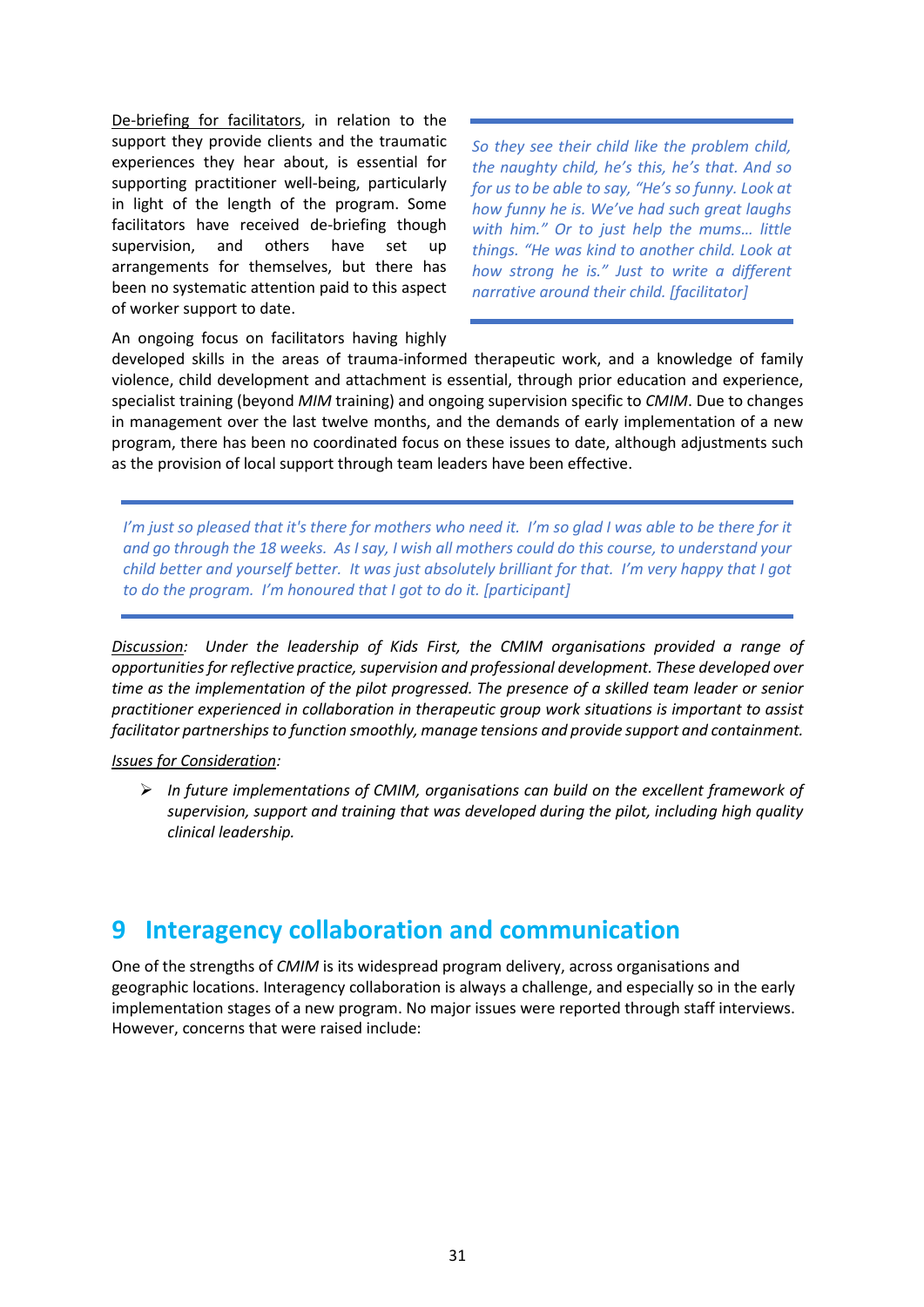*I think it's probably one of the best things I could have done. I'm so glad I found out about it and got to take part in it. Without it I think I'd still be grappling with lots of the hurt and not knowing how to deal with it and not having anyone else who I knew had gone through it with young children. Yes, I think it's definitely a very positive course and anyone who has been through a similar thing should have the chance to do it. I really hope it gets offered for a long time. [participant]*

local variations in program delivery compromised fidelity to delivery models in the early days of the program, though this was later resolved;

some lack of understanding and support of *CMIM* on the part of organisational hierarchies;

• practical issues stemming from staff based in different agencies and therefore different buildings cofacilitating the program (eg. different policies, lack of access to room bookings);

• a desire for better communication between *CMIM* programs, expressed most strongly by regional program staff. Issues raised included the difficulties experienced by facilitators in obtaining information about how to collect, record and submit the measures, and poor organisation of the Community of Practice meetings.

*Discussion: An important factor affecting these issues was the developmental nature of a pilot project in the early stages of implementation, the turnover of staff in key management positions, and the sporadic occurrence of interagency meetings (with the exception of the quarterly governance meeting) which would have been organised by the coordinator.*

*CMIM management was aware of the issues raised and endeavouring to resolve them through filling key management roles. In any collaboration, regular interagency meetings at management level are crucial to iron out collaboration and communication issues, and need to be prioritised.*

*Issues for Consideration:*

 *It is recommended that regular inter-agency meetings at management level are prioritised, particularly in the early stages of any collaboration, to ensure a common understanding of the program philosophy and logic, as well as the prompt and smooth resolution to administrative issues.*

*It changed my mindset, I thought, rather than getting up in the morning, having my coffee and doing what I need to do, I'm actually going to have my coffee and then hang out with kids for a bit. When they're settled and ready to do their own thing, then I'll shift over here and do what I need to do. So making sure that the kids were settled, rather than just thinking about, Oh my God, I've got all this stuff that I need to do, just reminding myself that they still needed my attention and if I actually just give them five minutes of my attention, and make sure they're settled, then they'll leave me alone for half an hour. So, it was just working out my own emotions as well . . . So it definitely did help, they found ways for me to work around obviously discussing things with the kids and dealing with my own emotions. . . I often felt guilty, or I felt like I was being a bad mum, but then the other women would say, "no the other day, my son was really bothering me and I snapped and then later on, I felt bad as well." And I was like, oh okay, it's not just me doing it, it's okay. So, just that reassurance really helps. [participant]*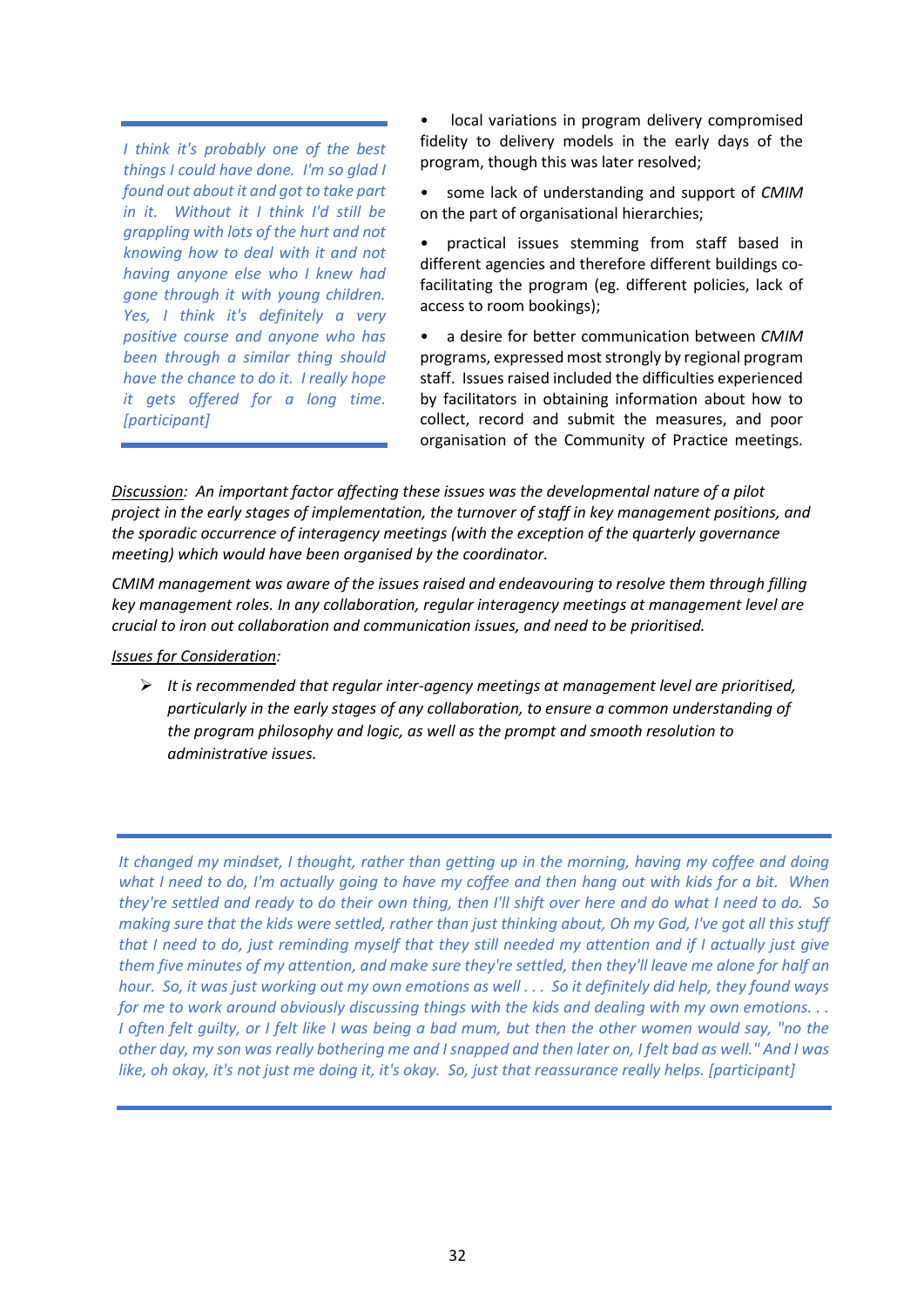# <span id="page-36-0"></span>**References**

Hilton, N. Z. (1992). Battered women's concerns about their children witnessing wife assault. *Journal of Interpersonal Violence*, *7*(1), 77-86.

Kimball, E. (2016). Edleson revisited: Reviewing children's witnessing of domestic violence 15 years later. *Journal of Family Violence*, *31*(5), 625-637.

Lieberman, A. F., Van Horn, P., & Ippen, C. G. (2005). Toward evidence-based treatment: Childparent psychotherapy with preschoolers exposed to marital violence. *Journal of the American Academy of Child & Adolescent Psychiatry*, *44*(12), 1241-1248.

McGee, C. (2000). *Childhood experiences of domestic violence*. Jessica Kingsley Publishers.

Nixon, K. L., Bonnycastle, C., & Ens, S. (2017). Challenging the notion of failure to protect: Exploring the protective strategies of abused mothers living in urban and remote communities and implications for practice. *Child abuse review*, *26*(1), 63-74.

Thiara, R. K., & Humphreys, C. (2017). Absent presence: the ongoing impact of men's violence on the mother–child relationship. *Child & Family Social Work*, *22*(1), 137-145.

Wall, M & Lawrence A. (2019) *Children and Mothers in Mind Program Evaluation Updated Report (2017- July 2019).* Child Development Institute, Toronto, Ontario.